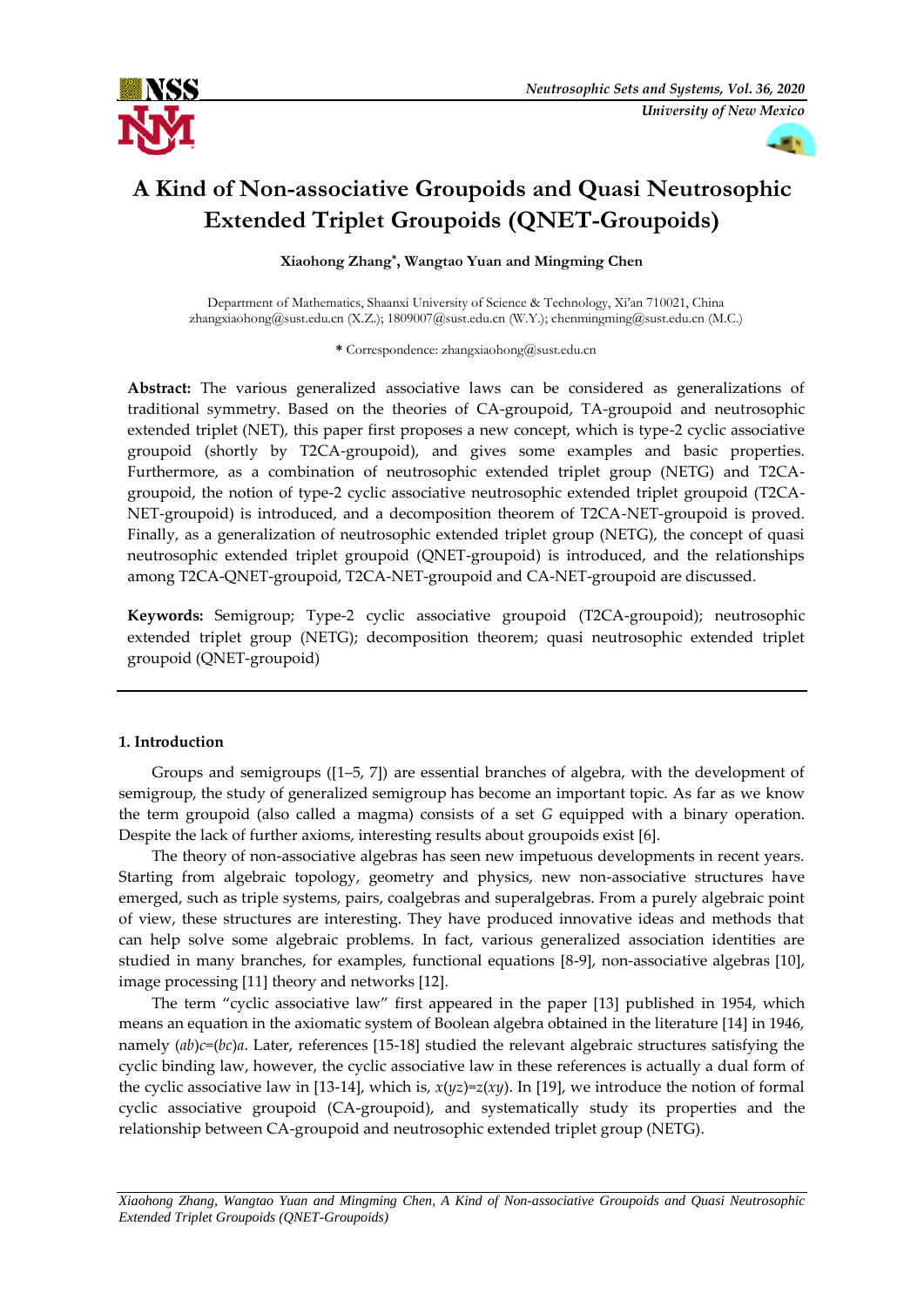Moreover, in some literatures ([7-9, 20]), the cyclic associative law is also used to refer to the following equation:

#### $x(yz)=(zx)y$ .

This meaning first appeared in Hosszü's study of function equation [20]. In this way, the term "cyclic associative law" has at least two different meanings in historical documents.

In order to avoid confusion, the equation  $x(yz)=(zx)y$  is called type-2 cyclic associative law in this paper, and we focus on the basic properties and structures of the groupoid satisfying type-2 cyclic associative law, calling it type-2 cyclic associative groupoid.

In addition, Smarandache first proposed the new notion of neutrosophic extended triplet group (NETG) in [21], and many other significant results on NETGs and related algebraic systems can be found in [22-25]. In this paper, we analyze the structure of type-2 cyclic associative neutrosophic extended triplet groupoid (T2CA-NET-Groupoid) and study the relationship with the commutative regular semigroup.

This paper is organized as follows. In Section 2, we show some significant concepts and basic properties of groupoid, CA-groupoid and neutrosophic extended triplet groupoid (NETG). In Section 3, we put forward the concept of type-2 cyclic associative groupoid (T2CA-groupoid), and show some typical examples. In Section 4, we discuss the basic properties of the T2CA-groupoid and show some important results on cancellative T2CA-Groupoids. In Section 5, we introduce an important class of T2CA-groupoids for the first time, and we call it a type-2 cyclic associative neutrosophic extended triplet groupoid (T2CA-NET-groupoid). We first study its basic properties, and then gets its decomposition theorem, and finally, we study the relationship between T2CA-NET-groupoid and commutative regular semigroup. In Section 6, we introduce another significant class of groupoids. We call it a quasi neutrosophic extended triplet groupoid (QNET-groupoid) and further discuss the relationship between T2CA-QNET-groupoid, QNETG, T2CA-NET-groupoid, and CA-NET-groupoid. In Section 7, we present the summary and plans for future work.

# **2. Preliminaries**

We give some notions and results about groupoids in this section.

A groupoid refers to an algebraic structure composed of non-empty sets, on which binary operations \* are acted. Traditionally, when the \* operator is omitted, it will not be confused. Assume (*S*, \*) is a groupoid, we show some concepts as follows:

(1) An element  $x \in S$  is called idempotent if  $x^2=x$ .

(2) An element  $x \in S$  is right cancellative (respectively left cancellative), if for all  $y, z \in S$ ,  $y^*x = z^*x$  $\Rightarrow$  *y* = *z*(*x*<sup>\*</sup>*y* = *x*<sup>\*</sup>*z*  $\Rightarrow$  *y* = *z*). If an element both right and left cancellative, then it is cancellative. *S* is called right cancellative (left cancellative, cancellative), if each element of *S* is right cancellative (left cancellative, cancellative).

(3) If for any *x*,  $y$ ,  $z \in S$ ,  $x^*(y^*z)=(x^*y)^*z$ , S is called semigroup. A semigroup  $(S, * )$  is commutative, if for all  $x, y \in S$ ,  $x^*y=y^*x$ .

(4) If  $\forall x \in S$ ,  $x^2=x$ , we call the semigroup  $(S, * )$  as a band.

Definition 1*. ([18, 26])* Let *(S, \*)* be a groupoid, for any *x, y, zS.*

(1) If  $x^*(y^*z) = z^*(x^*y)$ , then *S* is called a cyclic associative groupoid (or shortly CA-groupoid). (2) If  $(x^*y)^*z = (z^*y)^*x$ , then *S* is called a CA-AG-groupoid.

**Proposition 1***.* [19] If (S, \*) is a CA-groupoid ( $\forall$ r, s, t, u, v, w  $\in$  S), then:

 $(1) (r^*s)^*(t^*u) = (u^*r)^*(t^*s);$ 

 $(2)$   $(r^*s)^*( (t^*u)^*(v^*w)) = (u^*r)^*((t^*s)^*(v^*w))$ .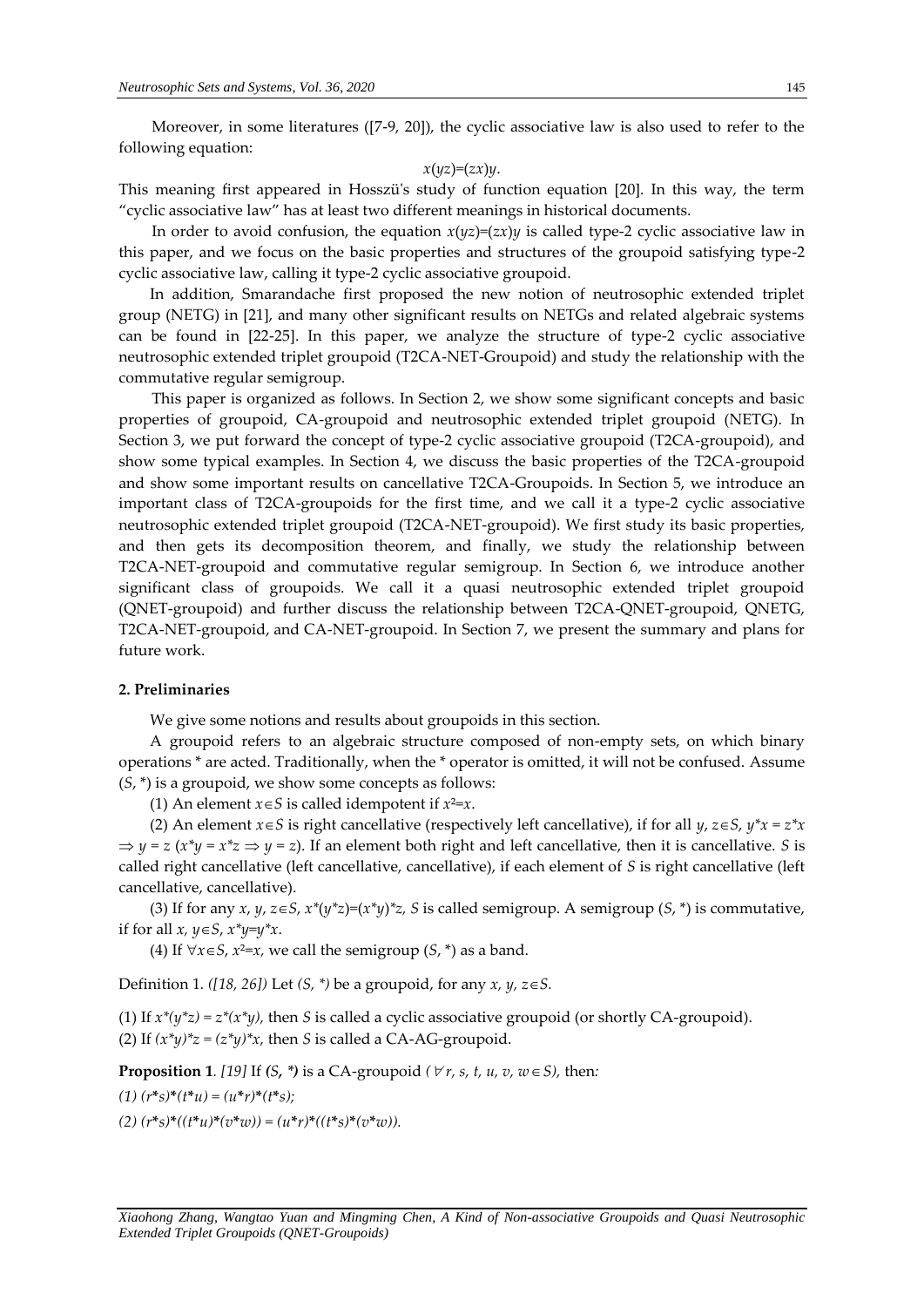**Definition 2.** ([*21,27])* Let *S* be a non-empty set, and \* is a binary operation on *S*. S is called a neutrosophic extended triplet set, if for each  $x \in S$ , there is a neutral " $x$ " (denote by neut(x)), and the opposite of "*x*" (denote by *anti(x)*), such that  $x^*neut(x) = neut(x)^*x = x$ ,  $x^*anti(x) = anti(x)^*x = neutr(x)$ .

The set of *neut(a)* and *anti(a)* is represented by the notations *{neut(a)}* and *{anti(a)}*; any certain one of *neut(a)* and *anti(a)* is represented by us with *neut(a)* and *anti(a)*.

**Definition 3***. ([21, 27])* Let *(S, \*)* be a neutrosophic extended triplet set. If

*(1)*  $(S, *)$  is well-defined, *i.e.*,  $x^*y \in S$  ( $\forall x, y \in S$ ).

*(2) (S,* **\****)* is associative*, i.e., (x* **\*** *y)* **\*** *z = x* **\*** *(y* **\*** *z) ( x, y, zS).*

Then,  $(S, * )$  is called a neutrosophic extended triplet group (NETG). If  $x^*y=y^*x$  ( $\forall x, y \in S$ ), *S* is called a commutative NETG.

**Proposition 2.** *([23, 24])* If *(S, \*)* is a NETG, then  $(\forall x \in S)$  *neut(x)* is unique.

**Theorem 1.** *([19])* Let *(S, \*)* be a TA-NET-groupoid. Denote the set of all different neutral element in *S* by *N(S)*. Put *S(e)* = { $x \in S$ | *neut(x)* =  $e$ } ( $\forall e \in N(S)$ ), then *S(e)* is a subgroup of *S*.

**Theorem 2.** ([28]) Assume that  $(S, * )$  is a CA-groupoid, the following statements are equivalent: (1) *S* is a CA-NET-groupoid;

(2) *S* is a CA- (r, l)-NET-groupoid;

(3) *S* is a CA- (r, r)-NET-groupoid;

(4) *S* is a CA- (l, r)-NET-groupoid;

(5) *S* is a CA- (l, l)-NET-groupoid;

(6) *S* is a commutative regular semigroup.

#### **3. Type-2 Cyclic Associative Groupoids (T2CA-Groupoids)**

**Definition 4.** Let  $(S, * )$  be a groupoid, for any  $r, s, t \in S$ . If

 $r^*(s^*t) = (t^*r)^*s$ ,

then *(S,* **\****)* is called a type-2 cyclic associative groupoid (shortly, T2CA-groupoid).

The following example shows that there is T2CA-groupoid, which is not a CA-groupoid, not a semigroup, not an AG-groupoid. Obviously, it is not a CA-AG-groupoid.

**Example 1.** Put  $S = \{1, 2, 3, 4, 5, 6, 7, 8\}$ , and define the operations  $*$  on  $S$  as shown in Table 1. Then  $(S, S)$ \*) is a T2CA-groupoid. We can verify that  $(S, * )$  is not a semigroup, due to the fact that  $(6 * 7) * 7 = 2 \neq 1$ = 6\*(7\*7); (*S*, \*) is not a CA-groupoid, because 6**\***(6**\***7) = 1 ≠ 2 = 7**\***(6**\***6); (S, **\***) is not an AG-groupoid, since  $(6^*7)^*7 = 2 \ne 1 = (7^*7)^* 6$ . Obviously,  $(S, * )$  is not a CA-AG-groupoid.

| * | 1 | $\overline{2}$ | $\mathbf{3}$  | 4              | 5            | 6 | 7              | 8 |
|---|---|----------------|---------------|----------------|--------------|---|----------------|---|
|   | 1 | $\mathbf{1}$   | 1             | 1              |              |   |                | 1 |
| C | 1 | $\mathbf{1}$   | 1             | 1              | $\mathbf{1}$ |   |                | 1 |
| 3 |   | $\mathbf{1}$   | 1             | $\overline{2}$ | $\mathbf{1}$ |   | $\mathcal{P}$  | 1 |
| 4 |   | $\mathbf{1}$   | 1             | 1              | $\mathbf{1}$ |   |                | 1 |
| 5 |   |                | 1             | 1              | 1            | 2 | $\mathcal{L}$  |   |
| 6 |   |                | 5             | 1              |              | 4 | 5              |   |
| 7 |   |                | 2             | $\overline{2}$ |              | 4 | $\overline{2}$ | C |
| 8 |   |                | $\mathcal{P}$ | 1              |              |   | 2              | ◠ |

| <b>Table 1.</b> The operation $*$ on S |  |  |
|----------------------------------------|--|--|
|----------------------------------------|--|--|

From the following example, we know that there is T2CA-groupoid which is a semigroup but not commutative.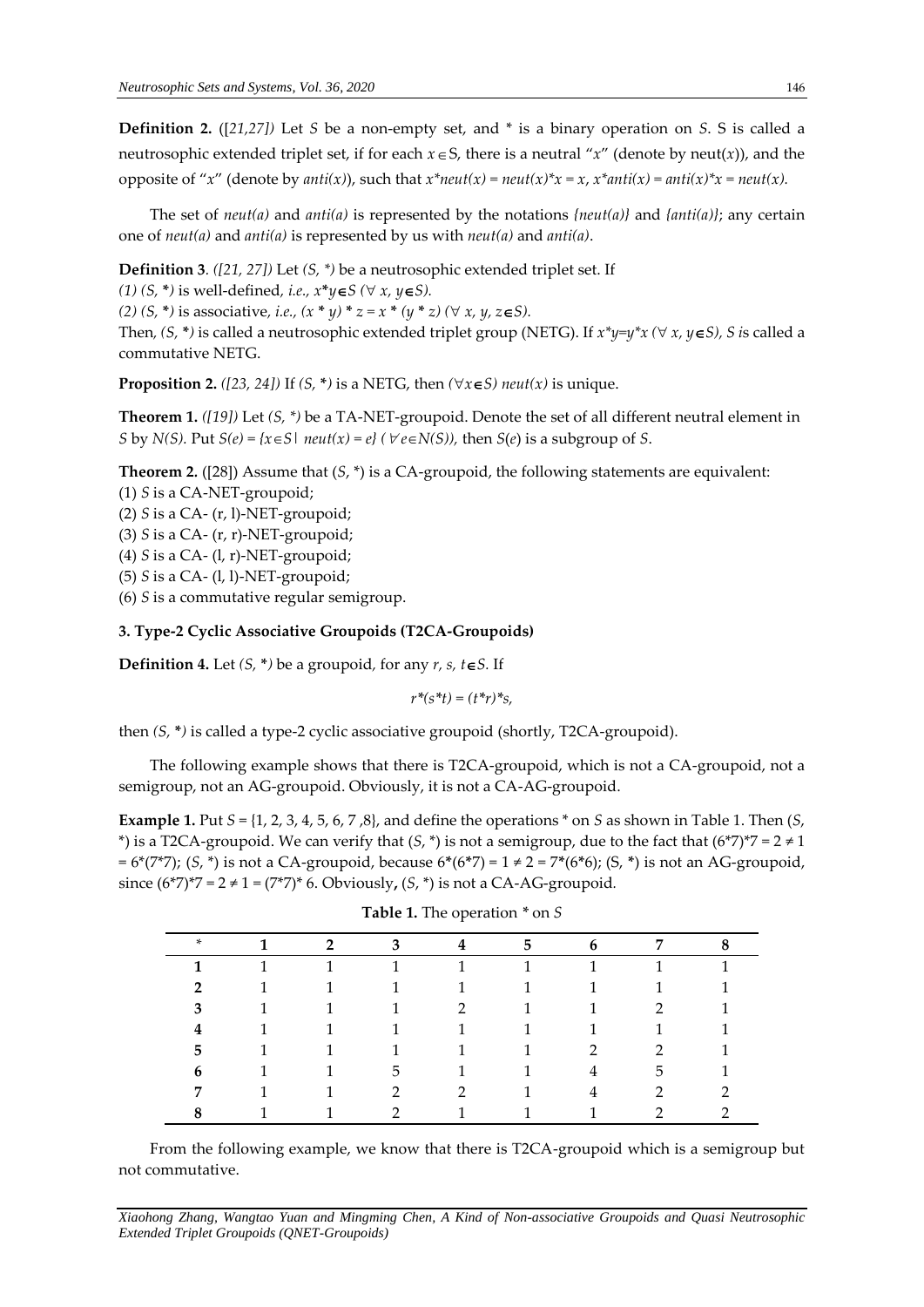| <b>Table 2.</b> Cayley table on $S = \{r, s, t, u, v, w\}$ |  |  |  |   |                |   |  |  |
|------------------------------------------------------------|--|--|--|---|----------------|---|--|--|
| *                                                          |  |  |  | u | 7 <sub>7</sub> | w |  |  |
|                                                            |  |  |  |   |                |   |  |  |
| s                                                          |  |  |  |   |                |   |  |  |
|                                                            |  |  |  |   |                |   |  |  |
| и                                                          |  |  |  |   |                | S |  |  |
| 72                                                         |  |  |  | s |                |   |  |  |
| w                                                          |  |  |  |   |                |   |  |  |

**Example 2.** Table 2 shows the non-commutative T2CA-groupoid of order 6, and (*S*, **\***) is a semigroup*.* 

**Proposition 3.** (1) Each commutative semigroup is a T2CA-groupoid. (2) Let (*S*, **\***) be a T2CAgroupoid. If *S* is commutative, then *S* is a commutative semigroup.

**Proof.** By Definition 4, this is obvious. □

**Definition 5.** Let  $(S, * )$  is a T2CA-groupoid, then an element *e* in S is called the quasi left identity element if for all *a* in *S*,  $e^*a = a$  ( $a \ne e$ ); and it is called the quasi right identity element for all *a* in *S*,  $a^*e$  $= a (a \neq e)$ . If *e* is both quasi left and right identity element, it is called quasi identity element.

**Example 3.** As shown in Table 3, put  $S = \{f, g, h, j, k\}$ , and define the operations  $*$  on *S*. Then we can verify through MATLAB that (*S*, \*) is a T2CA-groupoid, and *f* is the quasi identity element in *S*, due to the fact that  $f * g = g * f = g, f * h = h * f = h, f * j = j * f = j, f * k = k * f = k.$ 

| $\ast$ |   |  |  |
|--------|---|--|--|
|        | ာ |  |  |
| g      | G |  |  |
| h.     |   |  |  |
|        |   |  |  |
|        |   |  |  |

**Table 3.** The operation *\** on *S*

**Theorem 3.** Let  $(S, * )$  be a T2CA-groupoid with quasi identity element *e*, that is  $\forall x \in S, e^*x = x^*e = x$  (x *≠ e)*. Then *S* is commutative.

**Proof.** For any *x*,  $y \in S$ , when  $x = y$ , obviously  $x^*y = y^*x$ . Suppose  $x \neq y$ , we have:

(1) Assume that *y* = *e*, due to  $x \neq y$ , then  $x \neq e$ . Therefore,  $e^*x = x = x^*e$ . That is,  $x^*y = y^*x$ .

(2) Suppose  $x \neq e$ , and  $y \neq e$ , there are:

Case 1, if  $x^*y \neq e$ , by Definition 4, we can get that  $x^*y = e^*(x^*y) = (y^*e)^*x = y^*x$ .

Case 2, if  $x^*y = e$ , we have  $y^*x = e$ . Otherwise, suppose  $y^*x \neq e$ , by Definition 4 we have  $y^*x = e^*(y^*x)$  $=(x^*e)^*y = x^*y = e$ . This contradicts  $y^*x \neq e$ .

Hence**,** *S* is commutative. □

**Theorem 4.** Let  $(S, * )$  be a T2CA-groupoid,  $e \in S$ .

- (1) If *e* is the quasi left identity element of *S*, that is,  $\forall x \in S$ ,  $e^*x = x$  ( $x \ne e$ ), then *e* is the quasi right identity element.
- (2) If *e* is the quasi right identity element of *S*, that is,  $\forall x \in S$ ,  $x^*e = x$  ( $x \ne e$ ), then *e* is the quasi left identity element.

**Proof.** (1) If *e* is the quasi left identity element of *S*. For each  $x \in S$ ,  $e^*x = x$  ( $x \ne e$ ), we have  $x^*e = (e^*x)^*e$ *= x\*(e\*e),* and

$$
x = e^*x = e^*(e^*x) = (x^*e)^*e = (x^*(e^*e))^*e = (e^*e)^*(e^*x) = (e^*e)^*x = e^*(x^*e).
$$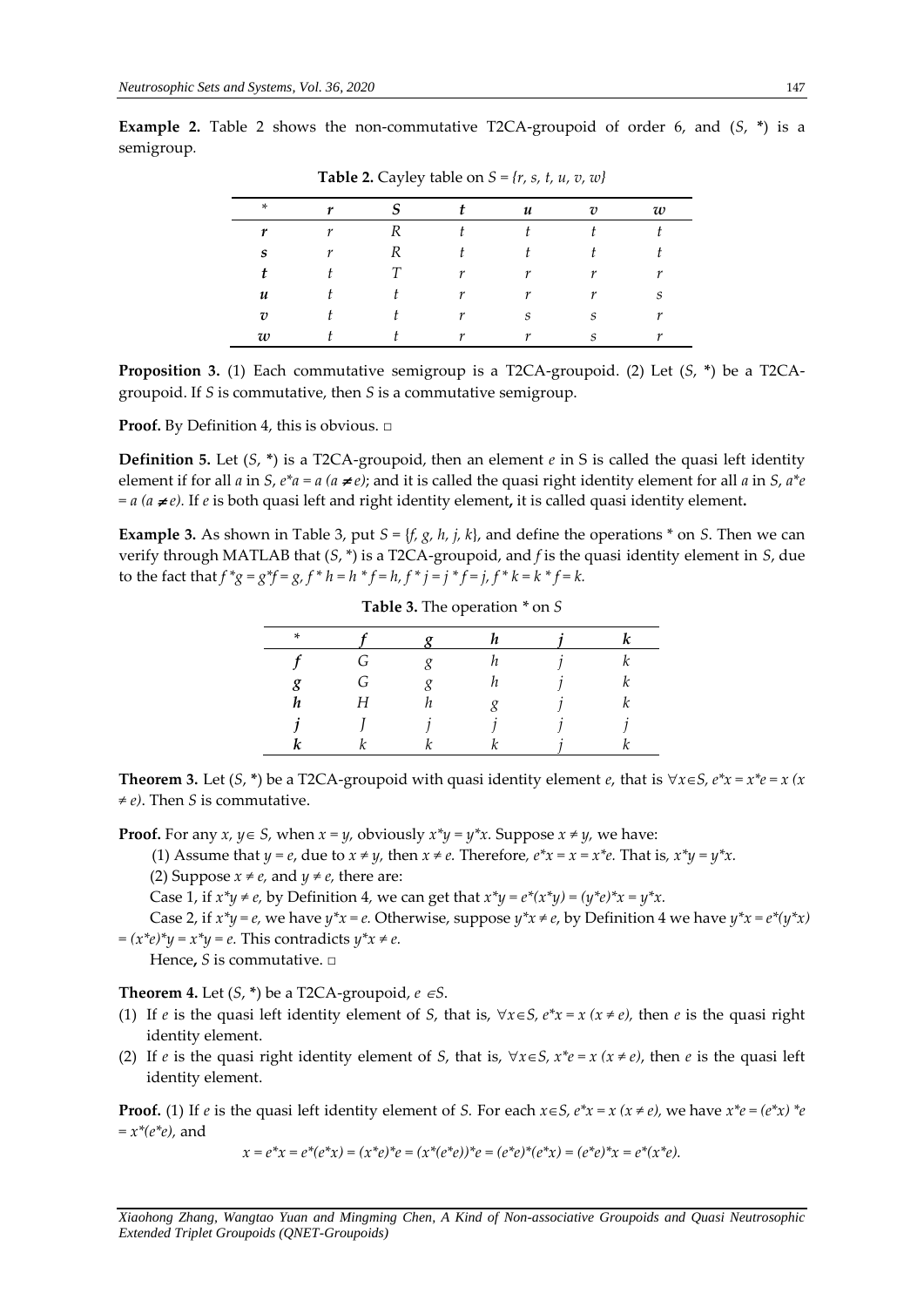Case 1, when  $x^*e \neq e$ , from  $x = e^*(x^*e)$  and definition of quasi left identity element, we can get that *x = x\*e.*

Case 2, when  $x^*e = e$ ,  $x = e^*(x^*e) = e^*e$ , then  $e^*e \neq e$ . Otherwise, if  $e^*e = e$ , we have  $x = e^*e = e$ . This contradicts  $x \neq e$ . Due to that *e* is the quasi left identity element of *S*, therefore,  $e^*(e^*e) = e^*e$ . And,

 $x^*e = x^*(e^*e) = x^*(e^*(e^*e)) = (e^*e)^*(x^*e) = (e^*e)^*e = e^*(e^*e) = e^*e = x.$ 

Hence*, e* is the quasi right identity element*.*

(2) Suppose that *e* is the quasi right identity element of *S*. For any  $x \in S$ ,  $x^*e = x$  ( $x \neq e$ ), we have *ex*  $= e^{*}(x^{*}e) = (e^{*}e)^{*}x$ , and

$$
x = x^*e = (x^*e)^*e = e^*(e^*x) = e^*((e^*e)^*x) = (x^*e)^*(e^*e) = x^*(e^*e) = (e^*x)^*e.
$$

Case 1, when  $e^*x \neq e$ , from definition of quasi right identity element, we can get that  $(e^*x)^*x = e^*x$ , so  $x = (e^*x)^*e = e^*x$ .

Case 2, when  $e^x x = e$ ,  $x = (e^x x)^x e = e^x e$ , then  $e^x e \neq e$ . Otherwise, if  $e^x e = e$ , we have  $x = e^x e = e$ . This contradicts  $x \neq e$ . Due to that *e* is the quasi right identity element of *S*, therefore,  $e^*(e^*e) = e^*e$ . Moreover,

$$
e^*x = (e^*e)^*x = x^*x \quad \text{(Applying } x = e^*e)
$$

$$
= x^*(e^*e) = x.
$$

Hence*, e* is the quasi left identity element*.* □

#### **4. Some Properties of Type-2 Cyclic Associative Groupoids (T2CA-Groupoids)**

**Proposition 4.** Let (*S*, **\***) be a T2CA-groupoid. Then,

(1)  $\forall a, b, c, d \in S$ ,  $(a^*b)^*(c^*d) = (b^*a)^*(d^*c)$ ;

(2)  $\forall a, b, c, d, e, f \in S$ ,  $(a * b) * [(c * d) * (e * f)] = [(b * f) * (c * a)] * (e * d).$ 

**Proof.** (1) Suppose  $(S, * )$  is a T2CA-groupoid, then for any *a, b, c, d, e, f* $\in S$ , by Definition 4 we have  $(a^*b)^*(c^*d) = [d^*(a^*b)]^*c = [(b^*d)^*a]^*c = a^*[c^*(b^*d)] = a^*[(d^*c)^*b] = (b^*a)^*(d^*c)$ .

(2) For any  $a$ ,  $b$ ,  $c$ ,  $d$ ,  $e$ ,  $f \in S$ , by Definition 4 we have

$$
(a^*b)^*[ (c^*d)^* (e^*f)] = (a^*b)^*[(d^*c)^* (f^*e)]
$$
\n
$$
(By (a^*b)^* (c^*d) = (b^*a)^* (d^*c))
$$
\n
$$
= b^*[((d^*c)^* (f^*e))^*a] = b^*[(f^*e)^* (a^*(d^*c))] = b^*[(f^*e)^*((c^*a)^*d)]
$$
\n
$$
= b^*[(d^*(f^*e))^* (c^*a)] = [(c^*a)^*b]^* (d^*(f^*e)) = [a^*(b^*c)]^*((e^*d)^*f)
$$
\n
$$
= [f^*(a^*(b^*c))]^*(e^*d) = [f^*((c^*a)^*b)]^*(e^*d) = [(b^*f)^*(c^*a)]^*(e^*d). \Box
$$

**Theorem 5.** Suppose (*S*, **\***) is a T2CA-groupoid.

- (1) If  $\forall k \in S$ ,  $\exists e \in S$  such that  $e^*k = k$ , that is, *S* have a left identity element, then *S* is a commutative semigroup.
- (2) If  $\forall k \in S$ ,  $\exists e \in S$  such that  $k^*e = k$ , that is, S have a right identity element, then S is a commutative semigroup.
- *(3)* If  $e \in S$  is a left identity element, then  $e$  is an identity element.
- *(4)* If  $e \in S$  is a right identity element, then  $e$  is an identity element.

**Proof.** (1) Suppose  $(S, * )$  is a T2CA-groupoid.  $\forall k, w \in S$ , we have

 $k^*w = [e^*(e^*k)]^*w = [(k^*e)^*e]^*w = e^*[w^*(k^*e)] = e^*[(e^*w)^*k] = e^*(w^*k) = w^*k$ .

Therefore, (*S*, *\**) is a commutative T2CA-groupoid. Applying Proposition 3 (2), we get that (*S*, *\**) is a commutative semigroup.

(2) Suppose  $(S, * )$  is a T2CA-groupoid.  $\forall k, w \in S$ , there are:

$$
k^*w = [e^*(e^*k)]^*w = k^*[(w^*e)^*e] = (e^*k)^*(w^*e)
$$
  
=  $(k^*e)^*(e^*w)$   
=  $[w^*(k^*e)]^*e = (w^*k)^*e = w^*k.$   
(By Proposition 4 (1))  
(By Proposition 4 (1))

Therefore, (*S*, *\**) is a commutative T2CA-groupoid. Applying Proposition 3 (2), we get that (*S*, *\**) is a commutative semigroup.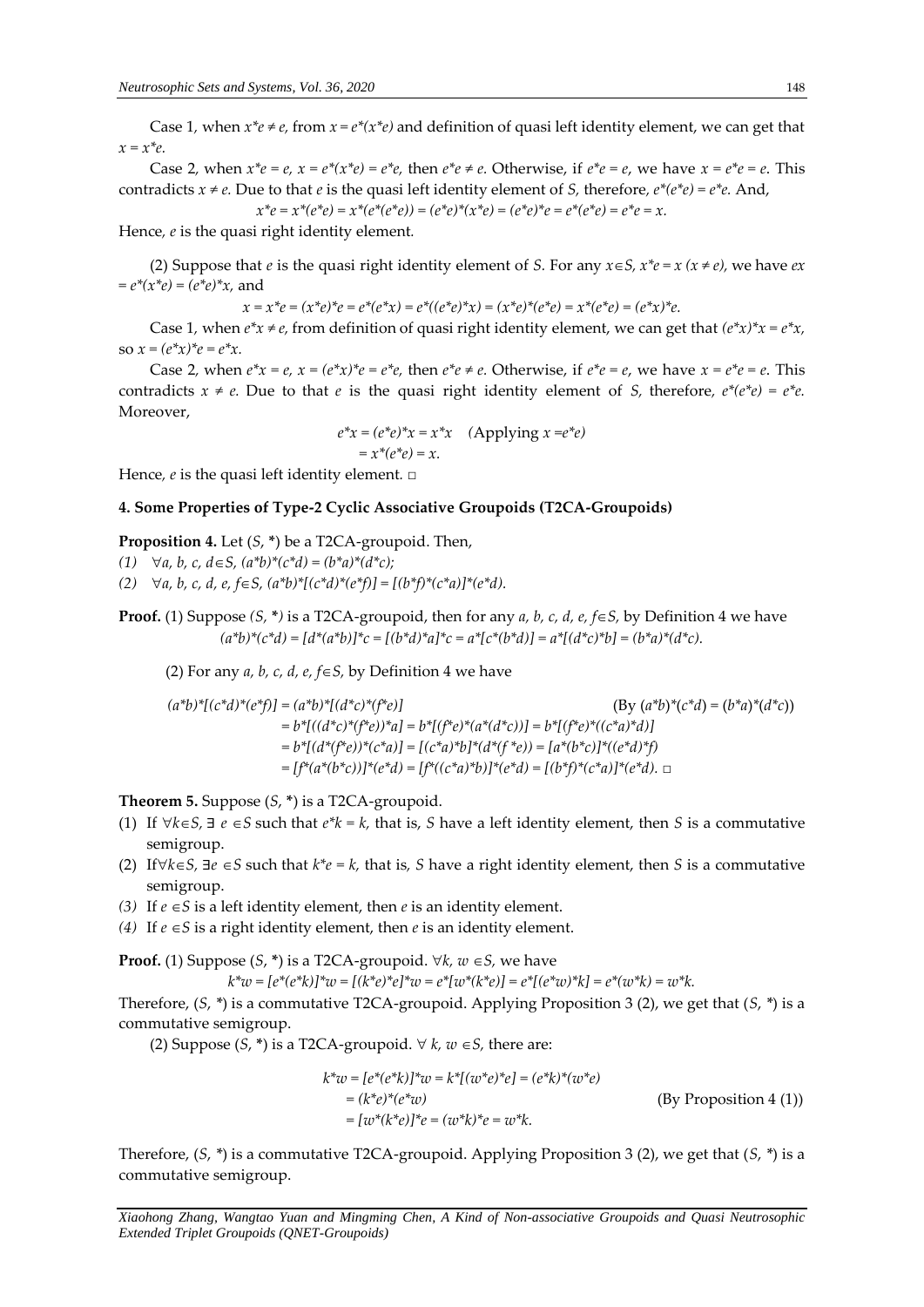(3) If *e* is a left identity element in *S*.  $\forall$  *k*  $\in$  *S*, applying Proposition 4 (1) there are:  $k = e^*k = e^*(e^*k) = (k^*e)^*e = (k^*e)^*(e^*e) = (e^*k)^*(e^*e) = k^*e$ .

Thus,  $e \in S$  is an identity element.

(4) If *e* is a right identity element in *S*,  $\forall k \in S$ , applying Proposition 4 (1) we get

 $k = k^*e = (k^*e)^*e = e^*(e^*k) = (e^*e)^*(e^*k) = (e^*e)^*(k^*e) = e^*k$ .

Therefore,  $e \in S$  is an identity element.  $\Box$ 

**Definition 6.** Suppose *S* is a T2CA-groupoid. *S* is called a left cancellative (right cancellative, cancellative) T2CA-groupoid, if each element of *S* is left cancellative (right cancellative, cancellative).

**Theorem 6**. Suppose  $(S, * )$  is a T2CA-groupoid,  $\forall p, q \in S$ :

(1) if  $p$  is right cancellative or left cancellative, then  $p$  is cancellative;

(2) if *p* is right cancellative and *q* is left cancellative, then  $p * q$  is cancellative;

(3) if  $p * q$  is right cancellative, then  $p * q = q * p$ ;

(4) if *p\*q* is cancellative, then *p* and *q* are cancellative;

(5) if *p* and  $p * q$  are right cancellative, then  $p * q$  is cancellative.

**Proof.** Let  $(S, * )$  be a T2CA-groupoid,  $p, q \in S$ .

(1) If *p* is a right cancellative element, 
$$
p^*k = p^*w \ (\forall k, w \in S)
$$
, using type-2 cyclic association:  $(k^*p)^*p = p^*(p^*k) = p^*(p^*w) = (w^*p)^*p$ .

Applying right cancellation property of *p* two times, then  $k = w$ . Therefore,  $p \in S$  is a left cancellative element, so *p* is a cancellative element in *S*.

Similarly, if *p* is a left cancellative element,  $k^*p = w^*p \ (\forall k, w \in S)$ , using type-2 cyclic association:

$$
p^*(p^*k) = (k^*p)^*p = (w^*p)^*p = p^*(p^*w).
$$

Using left cancellation property of *p* two times, then  $k = w$ . Therefore,  $p \in S$  is a right cancellative element, so *p* is a cancellative element in *S*.

(2) If *p* is right cancellative, *q* is left cancellative,  $k^*(p^*q) = w^*(p^*q)$  ( $\forall k, w \in S$ ), using type-2 cyclic association:

$$
(q^*k)^*p = k^*(p^*q) = k^*(p^*q) = w^*(p^*q) = w^*(p^*q) = (q^*w)^*p.
$$

Since *p* is right cancellative, *q* is left cancellative, we get  $k = w$ . Therefore,  $p^*q$  is a right cancellative.

Moreover, if  $(p^*q)^*k = (p^*q)^*w \; (\forall k, w \in S)$ , we have:

$$
q^*(k^*p) = (p^*q)^*k = (p^*q)^*k = (p^*q)^*w = q^*(w^*p).
$$

Since *p* is right cancellative, *q* is left cancellative, we get  $k = w$ . Therefore,  $p^*q$  is a left cancellative. Hence, *p\*q* is cancellative.

(3) Suppose  $p^*q$  is right cancellative. By Proposition 4 (2), we have:

$$
[(p^*q)^*(q^*p)]^*(p^*q) = (q^*p)^*[p^*q)^*(p^*q)] = [(p^*q)^*(p^*q)]^*(p^*q).
$$

Since  $p^*q$  is right cancellative, then  $(p^*q)^*(q^*p) = (p^*q)^*(p^*q)$ . Applying Proposition 4 (1), we get that  $(q^*p)^*(p^*q) = (p^*q)^*(p^*q)$ . Moreover, since  $p^*q$  is right cancellative, then  $q^*p = p^*q$ .

(4) Suppose  $p^*q$  is cancellative. If  $q^*k = q^*w$  ( $\forall k, w \in S$ ), there are:

$$
k^*(p^*q) = (q^*k)^*p = (q^*w)^*p = w^*(p^*q).
$$

Since *p\*q* is cancellative, so *k=w*. This means that *q* is left cancellative. According to (1), we know *q* is cancellative.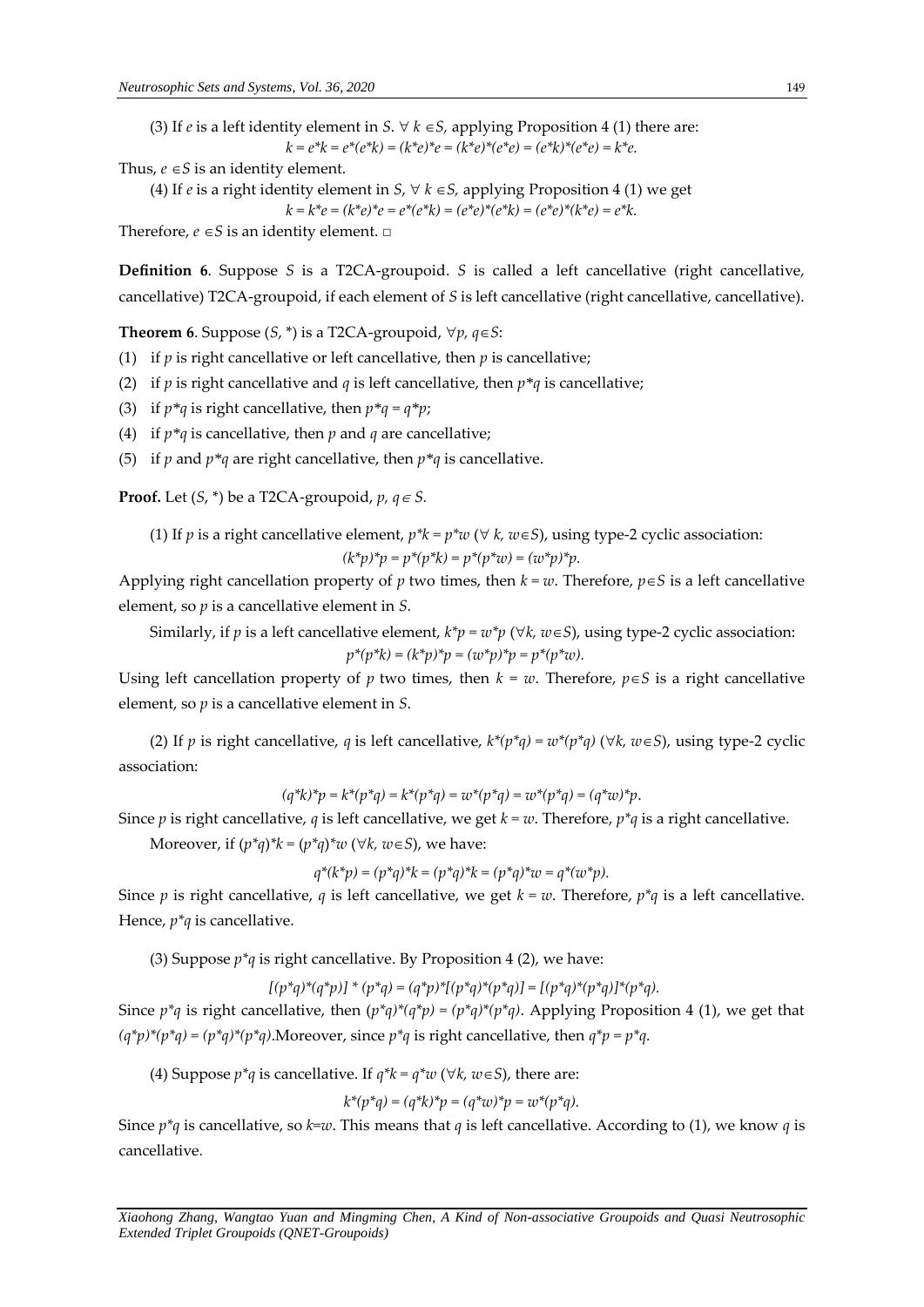And, since *p\*q* is cancellative, then *p\*q* is right cancellative, according to (5) we get *q\*p = p\*q*. *So*, *q\*p* is cancellative, *p* is cancellative. Therefore, if *p\*q* is cancellative, then *p* and *q* are cancellative.

(5) Assume that *p* and *p\*q* are right cancellative. If  $(p^*q) * k = (p^*q) * w (\forall k, w \in S)$ , using type-2 cyclic association:

$$
(k^*p)^*(p^*q) = p^*((p^*q)^*k) = p^*((p^*q)^*w) = (w^*p)^*(p^*q).
$$

Since  $p^*q$  is right cancellative, so  $k^*p = w^*p$ . Moreover, p is right cancellative, so  $k = w$ . Thus,  $p^*q$  is left cancellative, according to (1), we know  $p^*q$  is cancellative.  $\square$ 

According to Theorem 6, we have the following corollary.

**Corollary 1**. Suppose (*S*, \*) is a T2CA-groupoid, then the following asserts are equivalent:

- (i) *S* is a left cancellative T2CA-groupoid;
- (ii) *S* is a right cancellative T2CA-groupoid;
- *(*iii) *S* is a cancellative and commutative semigroup;

**Proof.** (i)  $\Rightarrow$  (ii): Follow Theorem 6 (1).

(ii) ⇒ (iii): Assume that *S* is right cancellative, by using Theorem 6 (1), we get *S* is cancellative. For any *p, qS*, according to Theorem 6 (3), we have *p\*q = q\*p*, then *S* is commutative. When applying Proposition 3 (2), we get that *S* is a commutative semigroup. Therefore, *S* is a cancellative and commutative semigroup.

 $(iii) \Rightarrow (i):$  Obviously.  $\Box$ 

**Corollary 2**. Let (*S*, \*) be a T2CA-groupoid. If there exists a cancellative element in *S*, then the set *M =*  {*pS: p* is cancellative} is a sub T2CA-groupoid of *S*.

**Proof**. Through the existence of a condition for cancellative elements in *S*, we get that *M* is not empty.  $\forall p, q \in M$ , *p* and *q* are right and left cancellative. By Theorem 6 (2), we get  $p^*q$  is cancellative. Thus  $p^*q \in M$ . Therefore, *M* is a sub T2CA-groupoid of *S*. □

**Corollary 3**. Let (*S*, \*) be a T2CA-groupoid. If there exists a non-cancellative element in *S*, then the set  $N = {p \in S: p \text{ is non-cancellation}}$  is a sub T2CA-groupoid of *S*.

**Proof**. Obviously, *N* is non-empty.  $\forall$  *p*, *q*∈*N*, *p* and *q* are non-cancellative. Through Theorem 6 (4), we know that  $p^*q$  is non-cancellative. Thus,  $p^*q \in N$ . Therefore, *N* is a sub T2CA-groupoid of *S*.□

**Theorem 7.** Suppose  $(S, * )$  is a T2CA-groupoid,  $r, s, t \in S$ . Define on *S* the relation  $\sim$  as:

*r* <sup>∼</sup> *s* ⇔ *r* and *s* are both cancellative or non−cancellative.

Then ~ is an equivalence relation*.*

**Proof.** Obviously,  $\sim$  is reflexive and symmetric.

Next, Assume *r~s* and *s~t*. If *r* and *s* are non-cancellative, from *s~t* we get *t* is non-cancellative, thus *r* and *t* are non-cancellative, i.e., *r~t*; if *r* and *s* are cancellative, from *s~t* we get *t* is cancellative, thus *r* and *t* are cancellative, i.e., *r~t*. Thus ~ is transitive.

Therefore,  $\sim$  is an equivalence relation.  $\Box$ 

**Definition 7.** Let  $(S_1, *_1)$ ,  $(S_2, *_2)$  be two T2CA-groupoids,  $S_1 \times S_2 = \{(p, q) \mid p \in S_1, q \in S_2\}$ . Define binary operation *\** on *S₁×S₂* as following: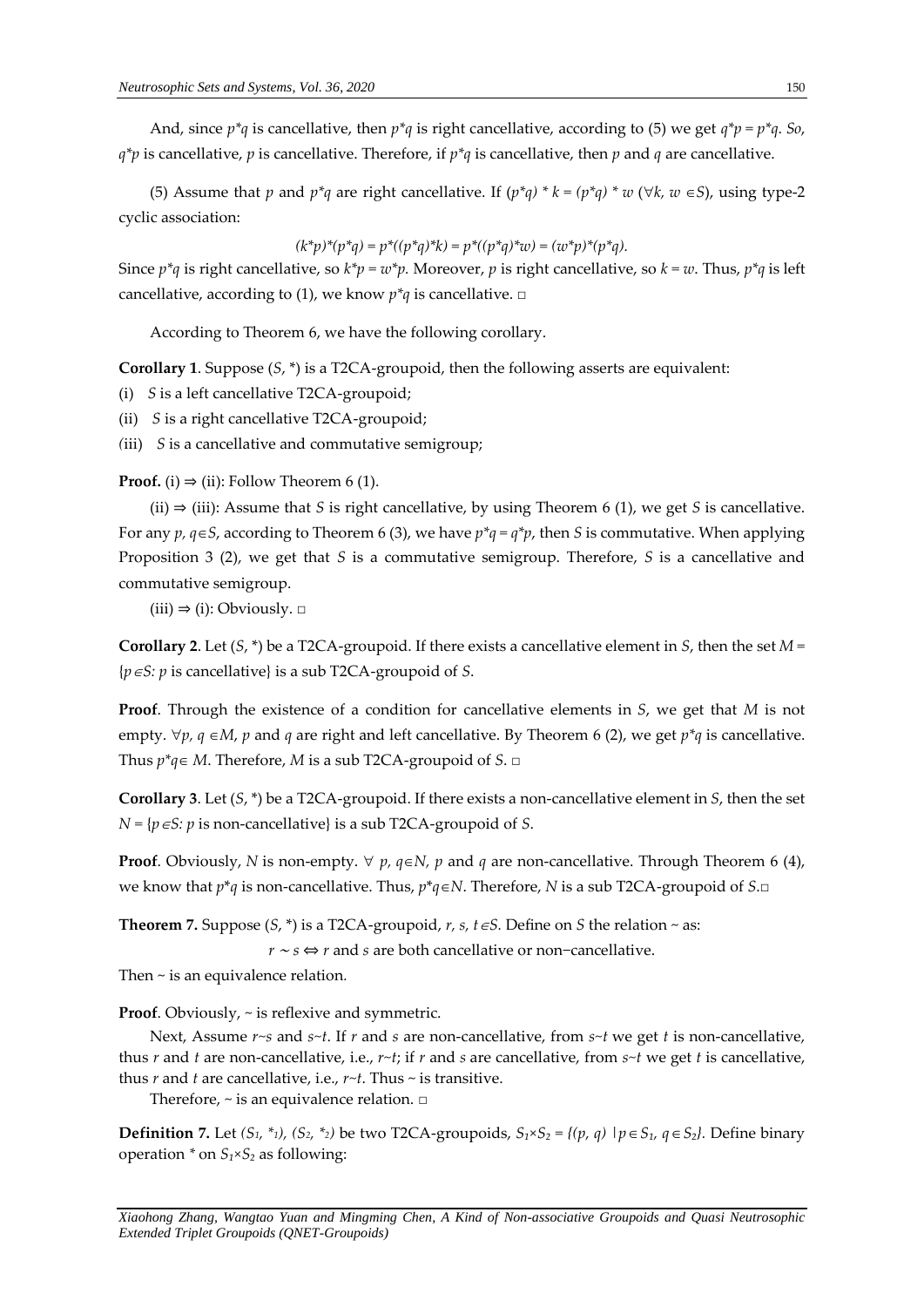*(p₁, p2) \* (q1, q₂) = (p₁\*<sup>1</sup> q₁, p₂\*2q₂),* for any *(p₁, p2), (q1, q₂) S₁×S₂.*

*S₁* and *S₂* are called the direct factors of *S₁×S₂,* and *(S₁×S₂, \*)* is called the direct product of *(S1, \*1)* and *(S2, \*2).* 

**Theorem 8.** Let  $(S_1, *_1)$ ,  $(S_2, *_2)$  be two T2CA-groupoids. Then the direct product  $(S_1 \times S_2, * )$  is a T2CAgroupoid.

**Proof.** Let (*r*₁, *r*2), (*s*₁, *s*2), (*t*₁, *t*2) *S*₁×*S*₂. We have:

$$
(r_1, r_2)^* ((s_1, s_2)^* (t_1, t_2)) = (r_1, r_2)^* (s_1^* t_1, s_2^* t_2)
$$
  
=  $(r_1^* (s_1^* t_1), r_2^* (s_2^* t_2)) = ((t_1^* t_1, t_1)^* (s_1, s_2), (t_2^* t_2, t_2))$   
=  $(t_1^* t_1, t_2^* t_2, t_2)^* (s_1, s_2) = ((t_1, t_2)^* (r_1, r_2))^* (s_1, s_2).$ 

Hence,  $(S_1 \times S_2, * )$  is a T2CA-groupoid. □

**Theorem 9**. Let *S*<sup>1</sup>, *S*<sup>2</sup> are T2CA-groupoids, if *a* and *b* are cancellative, then  $(p, q) \in S_1 \times S_2$  is cancellative  $(p \in S_1, q \in S_2)$ .

**Proof.** Applying Theorem 8, we know  $S_1 \times S_2$  is a T2CA-groupoid. Assume p and q are cancellative  $(p \in S_1, q \in S_2)$ , for any  $(x_1, x_2)$ ,  $(y_1, y_2) \in S_1 \times S_2$ ,  $(p, q)^*(x_1, x_2) = (p, q)^*(y_1, y_2)$ . Then

*(px1, qx2) = (py1, qy2); px<sup>1</sup> = py1, qx<sup>2</sup> = qy2.*

And, according to p and q are cancellative, we get that  $x_1 = y_1$ ,  $x_2 = y_2$ . That is  $(x_1, x_2) = (y_1, y_2)$ . Hence,  $(p, p)$ *q*) is cancellative. □

#### **5. Type-2 Cyclic Associative Neutrosophic Extended Triplet Groupoids (T2CA-NET-Groupoids)**

In this section, we first proposed an important class of T2CA-groupoids, namely T2CA-NETgroupoids. After giving the basic definitions and properties, this section focuses on the structure of T2CA-NET-groupoids, and the relationship between T2CA-NET-groupoids and commutative regular semigroups. Fortunately, we got very exciting results.

**Definition 8.** Let *(S, \*)* be a neutrosophic extended triplet set. *(S, \*)* is called a type-2 cyclic associative neutrosophic extended triplet groupoid (shortly, T2CA-NET-groupoid), if the following conditions are satisfied:

*(1)*  $(S, * )$  is well-defined, i.e.,  $\forall a, b \in S$ , one has  $a^*b \in S$ . *(2)*  $(S, * )$  is type-2 cyclic associative, i.e.,  $a*(b*c) = (c*a)*b$ ,  $\forall a, b, c \in S$ . S is called a commutative T2CA-NET-groupoid if  $a^*b = b^*a$ ,  $\forall a, b \in S$ .

**Theorem 10.** Let  $(S, * )$  be a T2CA-NET-groupoid,  $\forall x \in S$ , then *neut*(*x*) is unique.

**Proof.** We assume that local unit element  $neut(x)$  is not unique in *S*. Then, there is *s*,  $t \in \{neut(x)\}$  such that  $(p, q \in S)$ 

 $x^*s = s^*x = x$  and  $x^*p = p^*x = s$ ;  $x^*t = t^*x = x$  and  $x^*q = q^*x = t$ . (1) To prove  $s = s^*t$ . Due to the fact  $s = p^*x = p^*(t^*x) = (x^*p)^*t = s^*t.$ (2) To prove  $t = t^*s$ . Due to the fact  $t = q^*x = q^*(s^*x) = (x^*q)^*s = t^*s.$ (3) To prove  $s = s<sup>*</sup>s$ . Due to the fact  $s = p^*x = p^*(s^*x) = (x^*p)^*s = s^*s.$ (4) To prove *t\*s = s\*t*. Due to the fact  $t^*s = (t^*s)^*s = s^*(s^*t) = s^*s = s = s^*t.$ Hence  $s = t$ , and *neut*(*x*) is unique in  $S$ .  $\Box$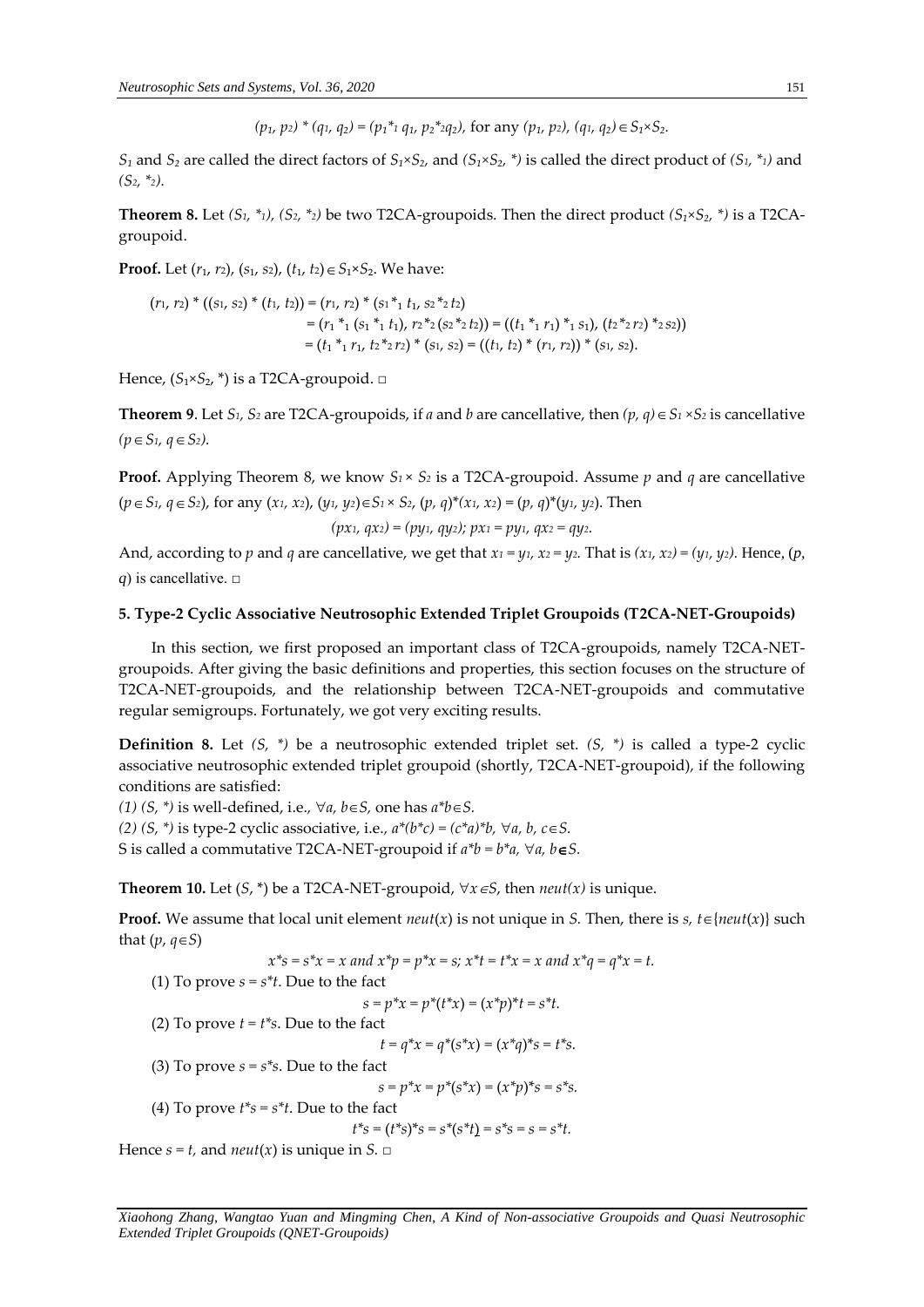**Remark 1**. In a T2CA-NET-groupoid (*S*, \*), we know from Example 4 that *anti(x)* may be not unique.

**Example 4.** Let  $S = \{g, k, u, v, w\}$ . The operate  $*$  on *S* is defined as Table 4. Then,  $(S, *)$  is T2CA-NETgroupoid. Moreover,  $neut(g) = g$ , and  $\{anti(g)\} = \{g, k, u, v, w\}$ .

| *                |                | u  | 7)             | w              |
|------------------|----------------|----|----------------|----------------|
| g                |                |    |                |                |
| k                | n              | и  | $\overline{v}$ | w              |
| u                | и              | w  |                | $\overline{v}$ |
| $\boldsymbol{v}$ | $\overline{v}$ | κ  | w              | и              |
| w                | w              | 71 | и              |                |

**Table 4.** The operation \* on *S*

**Proposition 5.** Suppose (*S*, \*) is a T2CA-NET-groupoid. Then, for any *t S,*

 $(1)$  *neut*(*t*)<sup>\*</sup>*neut*(*t*) = *neut*(*t*);

 $(2)$  *neut*(*neut*(*t*)) = *neut*(*t*);

*(3)*  $anti(neut(t))$ <sup>\*</sup> $t = t$ .

**Proof.** (1) Using *anti*(*t*)<sup>\*</sup> $t = t^*$ *anti*(*t*) = *neut*(*t*), we get

 $neut(t)$ <sup>\*</sup> $neut(t) = neut(t)$ <sup>\*</sup> $[anti(t)$ <sup>\*</sup> $t] = [t$ <sup>\*</sup> $neut(t)]$ <sup>\*</sup> $anti(t) = t$ <sup>\*</sup> $anti(t) = neut(t)$ . (2) According to the definition of *neut*(*neut*(*t*)) we can get:

 $neut(t)$ <sup>\*</sup> $neut(neut(t))$  =  $neut(neut(t))$ <sup>\*</sup> $neut(t)$  =  $neut(t)$ *.* 

By the definition of *anti*(*neut*(*t*)) we can get:

$$
neut(t)^*anti(newt(t)) = anti(newt(t))^*neut(t) = neut(newt(t)).
$$

Applying (1) and Theorem 10, we get *neut*(*neut*(*t*)) = *neut*(*t*).

(3) By Definition 4, Definition 8 and Proposition 5 (2), there are: *anti*( $neut(t)$ )\* $t = anti(neut(t))$ \*[ $t*neut(t)$ ] = [ $neut(t)*ant($  $neut(t))$ ]\* $t$  $=$  *neut*(*neut*(*t*))\**t* = *neut*(*t*)\**t* = *t*.

Therefore,  $anti(new(t))^*t = t$ .  $\Box$ 

**Remark 2***.* In a T2CA-NET-groupoid (*S*, \*), we know from Example 5 that *neut(anti(t))* may be not equal to *neut(t).*

**Example 5.** *Let S = {g, u, v, w}. The operate \* on S is defined as Table 5. Then, (S, \*) is T2CA-NET-groupoid. And,* 

$$
neut(g) = g, neut(u) = u, \{anti(g)\} = \{g, u, v, w\}.
$$

*While anti(g)* = *u*, *neut(anti(g))*  $\neq$  *neut(g)*, *because neut(anti(g))* = *neut(u)* =  $u \neq g$  = *neut(g).* 

| * |   | $\boldsymbol{\mathcal{u}}$ | $\boldsymbol{v}$ | w |
|---|---|----------------------------|------------------|---|
| G |   | g                          |                  |   |
| U | g | и                          | 8                | w |
| V | g | g                          | υ                |   |
| W |   | w                          |                  | и |

|  |  |  |  |  | <b>Table 5.</b> The operation $^*$ on $S$ |  |  |  |  |
|--|--|--|--|--|-------------------------------------------|--|--|--|--|
|--|--|--|--|--|-------------------------------------------|--|--|--|--|

**Theorem 11.** Suppose (*S*, \*) is a T2CA-NET-groupoid, then its idempotents are commutative.

**Proof.** If *k, w* an idempotent in *S*, then

$$
(k^*w)^*(k^*w) = (w^*k)^*(w^*k)
$$
 (Using Proposition 4 (1))  
=  $[(w^*k)^*w]^*k = [k^*(w^*w)]^*k = (w^*w)^*(k^*k) = w^*k$ .

Moreover,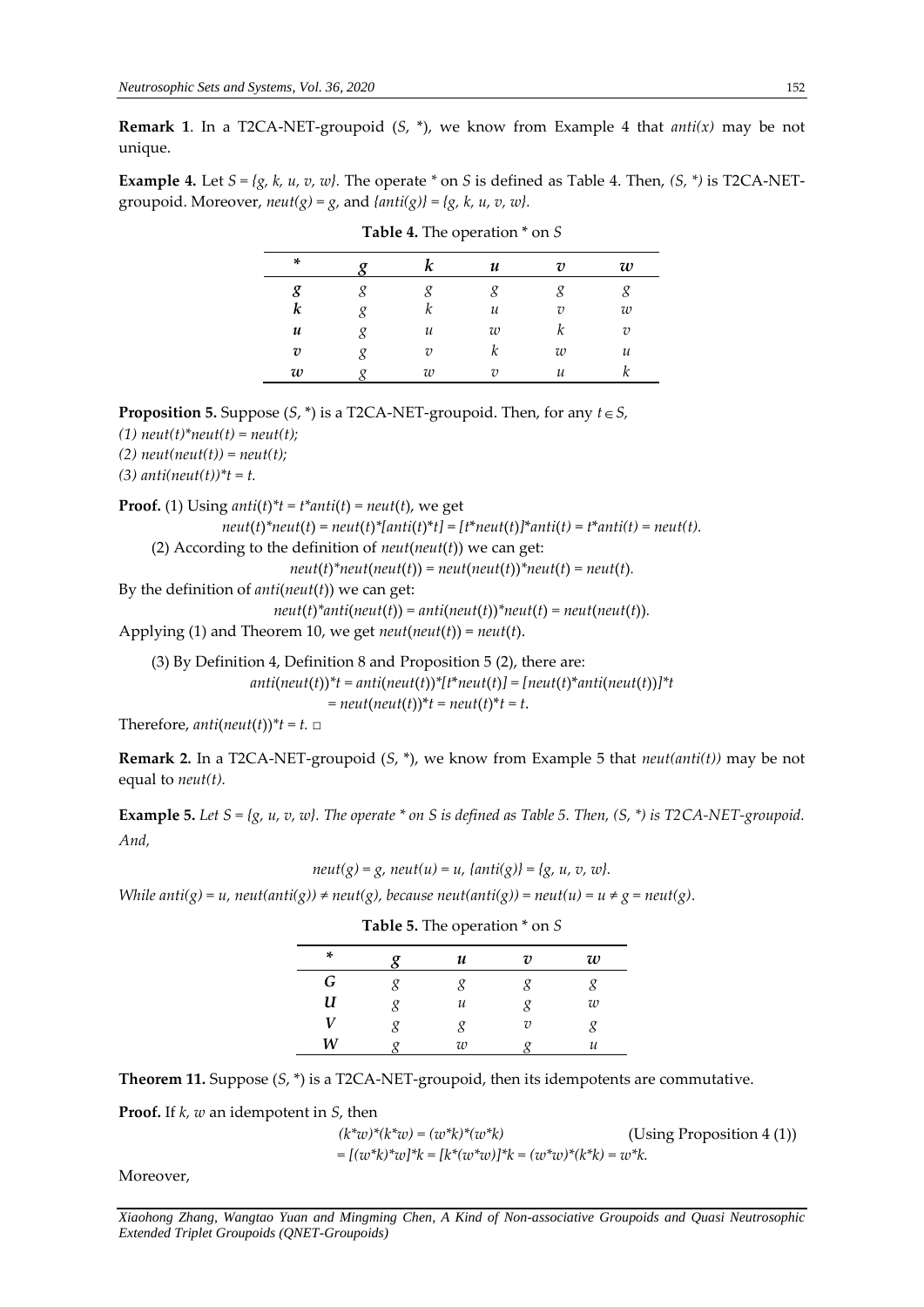$$
(k^*w)^*(k^*w) = [w^*(k^*w)]^*k = [(w^*w)^*k]^*k = (w^*k)^*k
$$
  
\n
$$
= k^*(k^*w) = (neut(k)^*k)^*(k^*w)
$$
  
\n
$$
= (k^*neut(k))^*(w^*k)
$$
  
\n
$$
= k^*(w^*k) = (k^*k)^*w = k^*w.
$$
 (Using Proposition 4 (1))  
\n
$$
= k^*(w^*k) = (k^*k)^*w = k^*w.
$$

Hence, we get *k\*w = w\*k*. That is, in a T2CA-NET-groupoid, its idempotents are commutative. **□**

**Corollary 4.** Every T2CA-NET-groupoid is commutative.

**Proof.** Suppose  $(S, * )$  is a T2CA-NET-groupoid. Applying Theorem 11, *neut(x)*  $(\forall x \in S)$  is idempotent.  $\forall k, w \in S$ , we have

$$
neut(k) * neut(w) = neut(w) * neut(k).
$$

Further, for any  $k, w \in S$ , we have:

*k*\**w = [k\*neut(k)]\*[w\*neut(w)] = [neut(w)\*(k\*neut(k))]\*w*  $= [(neut(k)*neut(w))*k]*w = k*[w*(neut(k)*neut(w))]$ *= k\*[(neut(w)\*w)\*neut(k)] = k\*[w\*neut(k)] = [neut(k)\*k]\*[w\*neut(k)] = k\*[(w\*neut(k))\*neut(k)] = k\*[neut(k)\*(neut(k)\*w)] = [(neut(k)\*w)\*k]\*neut(k) = [w\*(k\*neut(k))]\*neut(k) = (w\*k)\*neut(k) = (w\*k)\*[neut(k)\*neut(k)] = (k\*w)\*[neut(k)\*neut(k)]* (Applying Proposition 4 (1)) *= (k\*w)\*neut(k)* (Applying Proposition 5 (1))  $= w^*[neut(k)^*k] = w^*k.$ 

Hence, every T2CA-NET-groupoid is commutative. **□**

**Example 6.** T2CA-NET-groupoid of order 5, given in Table 6, and

 $neut(a) = a, \{anti(a)\} = \{a, e\}$ ;  $neut(b) = b, \{anti(b)\} = \{a, b, c, d, e\}$ ;  $neut(c) = c, \{anti(c)\} = \{c, e\}$ ;  $neut(d) = d, \{anti(d)\} = \{a, c, d, e\}$ ;  $neut(e) = e, anti(e) = e$ . Obviously, (*S*, \*) is a commutative.

|              | - -<br>$\sim$ |   |              | $\cdots$ , $\cdots$ , $\cdots$ , $\cdots$ , $\cdots$ |   |
|--------------|---------------|---|--------------|------------------------------------------------------|---|
| *            | a             | h | $\mathcal C$ | d                                                    | e |
| a            | а             | b | d            | d                                                    | a |
| b            | h             | h | h            | b                                                    | h |
| $\mathcal C$ | d             | b | C            | d                                                    | С |
| d            | d             | b | d            | d                                                    | d |
| e            | a             | h | C            | d                                                    | e |

**Table 6.** Cayley table on *S = {a, b, c, d, e}.*

**Proposition 6.** Let  $(S, * )$  be a T2CA-NET-groupoid. Then for any  $k \in S$ , for all  $t, u \in \{ant(k) \}$ ,

*(1) t\*neut(k) = u\*neut(k);*

(2)  $neut(u)*neut(k) = neut(k)*neut(u) = neut(k).$ 

- *(3)*  $u^*neut(k) \in \{anti(k) \};$
- *(4) u\*neut(k) = (neut(k)\*u)\*neut(k);*
- *(5) u\*neut(k) = neut(k)\*u;*
- *(6) neut(u\*neut(k)) = neut(k).*

**Proof.** (1)  $\forall t$ ,  $u \in \{anti(k)\}$ , by the definition of opposite and neutral element, using Theorem 10, we get

$$
k^*t = t^*k = neut(k), k^*u = u^*k = neut(k).
$$
  

$$
t^*neut(k) = t^*(u^*k) = (k^*t)^*u = neut(k)^*u = (k^*u)^*u = u^*(u^*k) = u^*neut(k).
$$

(2)  $\forall u \in \{anti(k)\},$  by  $k^*u = u^*k = neut(k)$ , we have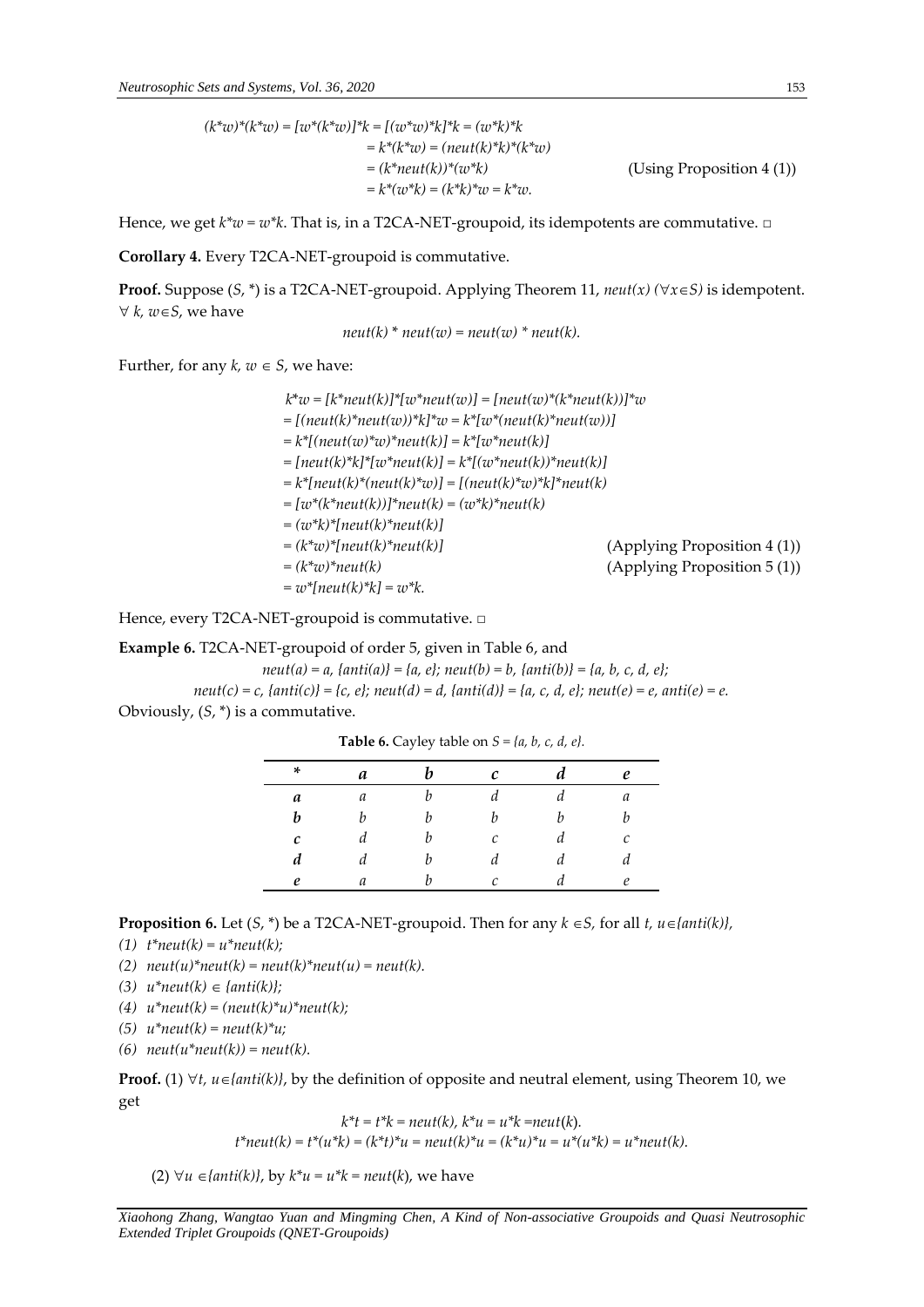$neut(u)^*neut(k) = neut(u)^*(k^*u) = [u^*neut(u)]^*k = u^*k = neut(k);$  $neut(k)^*neut(u) = (u^*k)^*neut(u) = k^*[neut(u)^*u] = k^*u = neut(k).$ That is,  $neut(u)^*neut(k) = neut(k)^*neut(u) = neut(k)$  is true for all  $k \in S$ . (3)  $\forall k \in S$  and  $u \in \{antik\}$ ,  $u^*k=k^*u=neut(k)$ . Then, by Definition 4 and Proposition 5 (1), we have  $k^{*}[u^{*}neut(k)] = [neut(k)^{*}k]^{*}u = k^{*}u = neut(k);$  $[u^*neut(k)]^*k = neut(k)^*(k^*u) = neut(k)^*neut(k) = neut(k).$ This means that  $u^*neut(k) \in \{anti(k)\}.$ (4)  $\forall k \in S$  and  $u \in \{anti(k)\}, u^*k = k^*u = neut(k)$ . Applying (1) and (3), we get  $u^*$ neut(*k*) =  $(u^*$ neut(*k*))<sup>\*</sup>neut(*k*). On the other hand, by using Proposition 4 (1) and Proposition 5 (1), we get  $[u^*neut(k)]^*neut(k) = [u^*neut(k)]^*[neut(k)^*neut(k)]$ *= [neut(k)\*u]\*[neut(k)\*neut(k)]= [neut(k)\*u]\*neut(k).* Combining two equations above, we get *u\*neut(k) = [neut(k)\*u]\*neut(k)***.** (5) Assume that  $u \in \{anti(k)\}\)$ , then  $k^*u = u^*k = neut(k)$ , and  $u^*neut(u) = neut(u)^*u = u$ . By Proposition 5 (1) and (2), applying (2) and (3), there are  $neut(k)^*u = [neut(k)^*neut(k)]*[u^*neut(u)] = [neut(u)^*(neut(k))^*neut(k))]$ <sup>\*</sup>u  $= [(neut(k)*neut(u))*neut(k)]*u = neut(k)*[u*(neut(k)*neut(u))]$  $=$  *neut*(k)\*[ $u^*(neut(u)^*neut(k))$ ] =  $neut(k)^*[neut(k)^*u)^*neut(u)]$ *= [neut(u)\*neut(k)]\*[neut(k)\*u] = neut(k)\*[neut(k)\*u]*   $=[u^*neut(k)]^*neut(k)$  $= [neut(k)^*u]^*neut(k)$  (By (3),  $[u^*neut(k)]^*neut(k) = [neut(k)^*u]^*neut(k)$ )  $= u^*neut(k)$ . (By (3),  $u^*neut(k) = [neut(k)^*u]^*neut(k)$ ) (6) Assume  $u \in \{anti(k)\}\text{,}$  denote  $d = u^*neut(k)\text{.}$  We prove the following equations:  $d^*neut(k) = neut(k)^*d = d$ ;  $d^*k = k^*d = neut(k)$ . By Proposition 4 (1), Proposition 5 (1), and above (5), we get  $d^*neut(k) = [u^*neut(k)]^*neut(k) = [u^*neut(k)]^*[neut(k)^*neut(k)]$  *= [neut(k)\*u]\*[neut(k)\*neut(k)] = [neut(k)\*u]\*neut(k)*  $= u^*[neut(k)^*neut(k)] = u^*neut(k) = d.$ Using Definition 4 and (5), we have  $neut(k)*d = neut(k)*[u*neut(k)] = neut(k)*[neut(k)*u] = [u*neut(k)*neut(k)] = d*neut(k) = d.$ Moreover, using Proposition 5 (1), Definition 4, there are:  $d^*k = [u^*neut(k)]^*k = neut(k)^*(k^*u) = neut(k)^*neut(k) = neut(k).$  $k^*d = k^*[u^*neut(k)] = [neut(k)^*k]^*u = k^*u = neut(k).$ Thus,  $d^*neut(k) = neut(k)^*d = d$ ;  $d^*k = k^*d = neut(k)$ . According to the definition of neutral element and Theorem 10, we get *neut*(*k*) is the neutral element of  $d = u^*neut(k)$ . Hence,  $neut(u^*neut(k)) = neut(k)$ .  $\Box$ **Theorem 12.** Let *(S, \*)* be a T2CA-NET-groupoid. Put the set of all different neutral elements in *S* by *N(S),* and  $S(n) = {a \in S \mid neutral(a) = n} (\forall n \in N(S))$ . Then:

- *(1) S(n)* is a subgroup of *S*;
- *(2)* for any  $n_1$ ,  $n_2 \in N(S)$ ,  $n_1 \neq n_2 \implies S(n_1) \cap S(n_2) = ∅$ ;
- (3)  $S = \dot{E}_{n \hat{I} N(S)} S(n)$ .

**Proof.** (1) For every  $k \in S(n)$ , *neut*( $k$ ) = *n*, we get that *n* is an identity element in *S*(*n*). Applying Proposition 5 (1), there are  $n^*n = n$ .

Assume  $k, w \in S(n)$ , then *neut*( $k$ ) = *neut*( $w$ ) = *n*. Next, we are going to prove that *neut*( $k^*w$ ) = *n*. Applying Definition 4, and Corollary 4, we have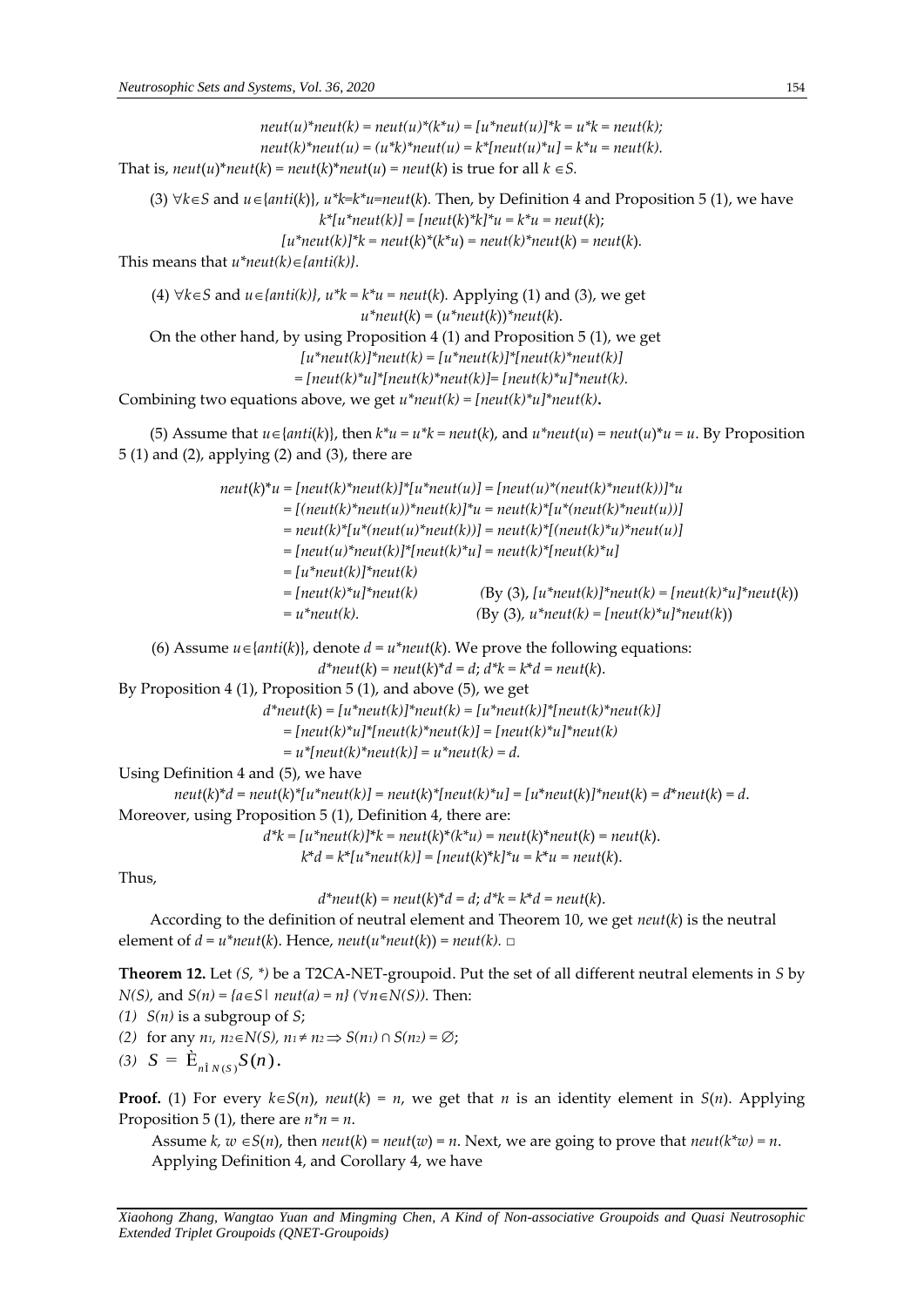$$
(k^*w)^*n = y^*(n^*k) = w^*k = k^*w;
$$
  

$$
n^*(k^*w) = (w^*n)^*k = w^*k = k^*w.
$$

Moreover, for any  $anti(k) \in \{anti(k)\}$ ,  $anti(w) \in \{anti(w)\}$ . By using Definition 4 and Definition 8, we have

> $(k^*w)^*$ [anti $(k)^*$ anti $(w)$ ] =  $w^*[$ (anti $(k)^*$ anti $(w)$ )\* $k$ ] =  $w^*[$ anti $(w)^*(k^*$ anti $(k))$ ]  $= w^*(anti(w)^*neut(k)) = [neut(k)^*w]^*anti(w) = (n^*w)^*anti(w)$  $= w^*[anti(w)^*n] = w^*anti(w) = neutr(v) = n.$  $[anti(k)*anti(w)]*(k*x) = anti(w)*[(k*x)*anti(k)] = anti(w)*[w*(anti(k)*k)]$  $=$  anti(w)\*[w\*neut(k)] = anti(w)\*(w\*n) = anti(w)\*w

Thus, according to Theorem 10 and the definition of neutral elements, we get that  $neut(k*x) = n$ . Therefore,  $k^*w \in S(n)$ , that is,  $S(n)$  is closed under operation  $*$ .

Furthermore,  $\forall k \in S(n)$ ,  $\exists u \in S$  such that  $u \in \{anti(k)\}\)$ . Using Proposition 6(3),  $u^*neut(k) \in \{anti(k)\}\$ ; and applying Proposition 6 (6),  $neut(u^*neut(k)) = neut(k)$ .

Put  $d = u^*neut(k)$ , we have

 $d = u^*neut(k) \in \{anti(k)\},$   $neut(d) = neut(u^*neut(k)) = neut(k) = n.$ Thus  $d \in \{anti(k)\},$   $neut(d) = n$ , *i.e.*,  $d \in S(n)$  and *d* is the inverse element of *k* in *S(n)*.

Hence, (*S*(*n*), \*) is a subgroup of *S*.

(2) Suppose  $k ∈ S(n_1) ∩ S(n_2)$  and  $n_1$ ,  $n_2 ∈ N(S)$ . There are  $neut(k)=n_1$ ,  $neut(k)=n_2$ . Applying Theorem 10, we get  $n_1 = n_2$ . Hence,  $n_1 \neq n_2 \Rightarrow S(n_1) \cap S(n_2) = \emptyset$ .

(3) ∀ $k \in S$ , ∃*neut*( $k$ )∈S. Put *n*=*neut*( $k$ ), then  $k \in S(n)$ ,  $n \in N(S)$ . This means that  $S = \dot{E}_{e\hat{i}N(S)}S(n)$ . □

**Example 7.** T2CA-NET-groupoid of order 5, given in Table 7, and

*= neut(w) = n.*

 $neut(a) = a$ ,  $anti(a) = a$ ;  $neut(s) = a$ ,  $anti(s) = s$ ;

*neut(d)* = *d,* anti(*d*) = { $a$ , *d,*  $g$ }; neut(*f*) = *d,* anti(*f*) = { $s$ , *f*}; neut(*g*) =  $g$ , anti(*g*) =  $g$ . Denote  $S_1 = \{a, s\}$ ,  $S_2 = \{d, f\}$ ,  $S_3 = \{g\}$ , then  $S_1$ ,  $S_2$  and  $S_3$  are subgroup of *S*, and  $S = S_1 ∪ S_2 ∪ S_3$ ,  $S_1 ∩ S_2 = ∅$ ,  $S_1$  ∩  $S_3 = \emptyset$ ,  $S_2$  ∩  $S_3 = \emptyset$ .

| * | a | c |   |  |
|---|---|---|---|--|
| a | a | S | u |  |
| S | S | а |   |  |
|   | и |   | и |  |
|   |   | и |   |  |
|   |   |   |   |  |

**Table 7.** Cayley table on  $S = \{a, s, d, f, g\}$ .

**Theorem 13.** Suppose (*S*, \*) is a groupoid, then *S* is a T2CA-NET-groupoid if and only if it is a commutative regular semigroup.

**Proof.** If *S* is a T2CA-NET-groupoid. By Corollary 4 and Proposition 3 (2), we know that *S* is a commutative semigroup. By Definition 8, there are:

$$
k^*anti(k)^*k = neut(k)^*k = k. \ (\forall k \in S)
$$

Therefore, element *k* is a regular element and *S* is a commutative regular semigroup.

Next, if *S* is a commutative regular semigroup. Applying Proposition 3 (1), we get *S* is a T2CAgroupoid.  $∀k∈S$ ,  $∃w∈S$  we have  $k^*(uv^*k) = k$ 

Also,

 $(w^*k)^*k = (w^*k)^*[k^*(w^*k)] = [(w^*k)^*(w^*k)]^*k = [(k^*(w^*k))^*w]^*k = (k^*w)^*k = k.$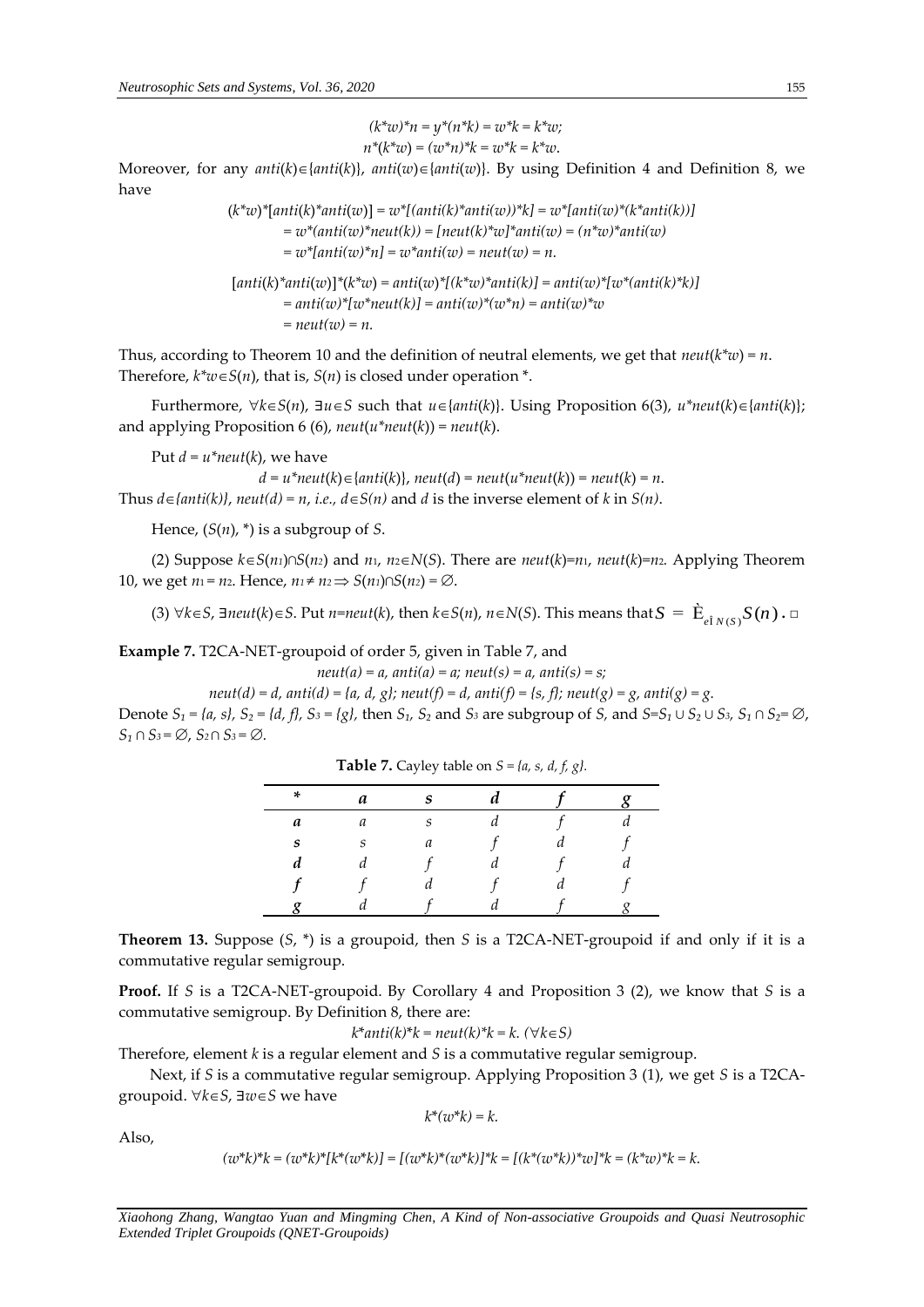Therefore, there exists  $(w^*k) \in S$ , such that  $k^*(w^*k) = (w^*k)^*k = k$ .

Moreover, since

$$
w^*k = w^*[k^*(w^*k)] = [(w^*k)^*w]^*k = k^*[(w^*k)^*w].
$$

Then,

*[(w*\**k)*\**w]*\**k = [(w*\**k)*\**w]*\**[k*\**(w*\**k)] = [(w\*k)\*((w\*k)\*w)]\*k = [(w\*k)\*(w\*(w\*k))]\*k = [((w\*k)\*(w\*k))\*w]\*k*  $=[(w * k) * w] * k$  (by  $(w * k) * (w * k) = (w * k)$ )  $= w^* [k^*(w^*k)] = w^*k$ .

Thus, there exists  $[(w^*k)^*w]\in S$ , such that  $k^*[ (w^*k)^*w] = [(w^*k)^*w]^*k = w^*k$ . Then *S* is a T2CA-NET-groupoid. □

**Example 8.** T2CA-NET-groupoid of order 5, given in Table 8, and

$$
neut(a)=a, \{anti(a)\} = \{a, w, r, t\}; \, neut(q) = a, \,anti(q) = q;
$$

 $neut(w) = r$ ,  $anti(w) = w$ ;  $neut(r) = r$ ,  $anti(r) = r$ ;  $neut(t) = t$ ,  $anti(t) = t$ .

Also  $(S, * )$  is a regular semigroup, due to the fact that  $a = a^*a^*a$ ,  $q = q^*q^*q$ ,  $w = w^*w^*w$ ,  $r = r^*r^*r$ ,  $t = t^*t^*t$ . Obviously, (*S*, \*) is a commutative.

| * | a |   | w | v |   |
|---|---|---|---|---|---|
| a | a | a | а | а | a |
| q | a | a | a |   |   |
| w | а |   | r | w | а |
| r | a | a | w | r | а |
|   | a |   | а |   |   |

**Table 8.** Cayley table on  $S = \{a, q, w, r, t\}$ .

**Definition 9.** Let  $(S, * )$  be a T2CA-groupoid. (1) If ∀  $k ∈ S$ , ∃  $s$ ,  $t ∈ S$  such that  $k * s = k$ , and  $t * k = s$ . Then, S is called a T2CA-(r, l)-NET-groupoid.

(2) If  $∀$  *k* ∈ *S*, ∃ *s*, *t* ∈ *S* such that *k*\**s* = *k*, and *k*\**t* = *s*. Then, *S* is called a T2CA-(r, r)-NET-groupoid.

(3) If  $∀$  *k* ∈ *S*, ∃ *s*, *t* ∈ *S* such that *s*\**k* = *k*, and *k*\**t* = *s*. Then, *S* is called a T2CA-(l, r)-NET-groupoid.

(4) If  $∀$   $k ∈ S$ ,  $∃$   $s$ ,  $t ∈ S$  such that  $s*k = k$ , and  $t*k = s$ . Then, S is called a T2CA-(l, l)-NET-groupoid.

**Theorem 14.** Suppose (*S*, \*) is a groupoid, then *S* is a T2CA- (r, l)-NET-groupoid if and only if it is a commutative regular semigroup.

**Proof.** If *S* is a T2CA-(r, l)-NET-groupoid.  $\forall$   $k \in S$ , by Definition 8, Definition 9 (1) there are:  $k^*$ *neut*(*k*) = *k*, anti(*k*)\* $k =$  neut(*k*).

Moreover, we have

 $k^*$ anti(k) = [ $k^*$ neut(k)]\*anti(k) = [anti(k)\* $k^*$ neut(k) = neut(k)\*neut(k),  $neut(k)*k = (anti(k)*k)*k = k*(k*anti(k)) = k*[(k*neut(k))*anti(k))]$ *= (anti(k)\*k)\*(k\*neut(k)) = neut(k)\*(k\*neut(k)) = [neut(k)\*neut(k)]\*k = (k\*anti(k))\*k (*By *k\*anti*(*k*) *= neut*(*k*)*\*neut*(*k*)) *= anti(k)\*(k\*k) = anti(k)\*[(k\*neut(k))\*k] = (k\*anti(k))\*(k\*neut(k)) = (anti(k)\*k)\*(neut(k)\*k)* (Using Proposition 4 (1))  $=$  *neut*(k)\*(*neut*(k)\*k) = (k\**neut*(k))\* *neut*(k) *= k\*neut(k) = k.* Thus,  $neut(k)*k = k*neut(k) = k$ . Further, we have  $k^*$ anti(k) = neut(k)\*neut(k) = (anti(k)\*k)\*(anti(k)\*k)  $= (k^*anti(k))^*(k^*anti(k))$  (Using Proposition 4 (1))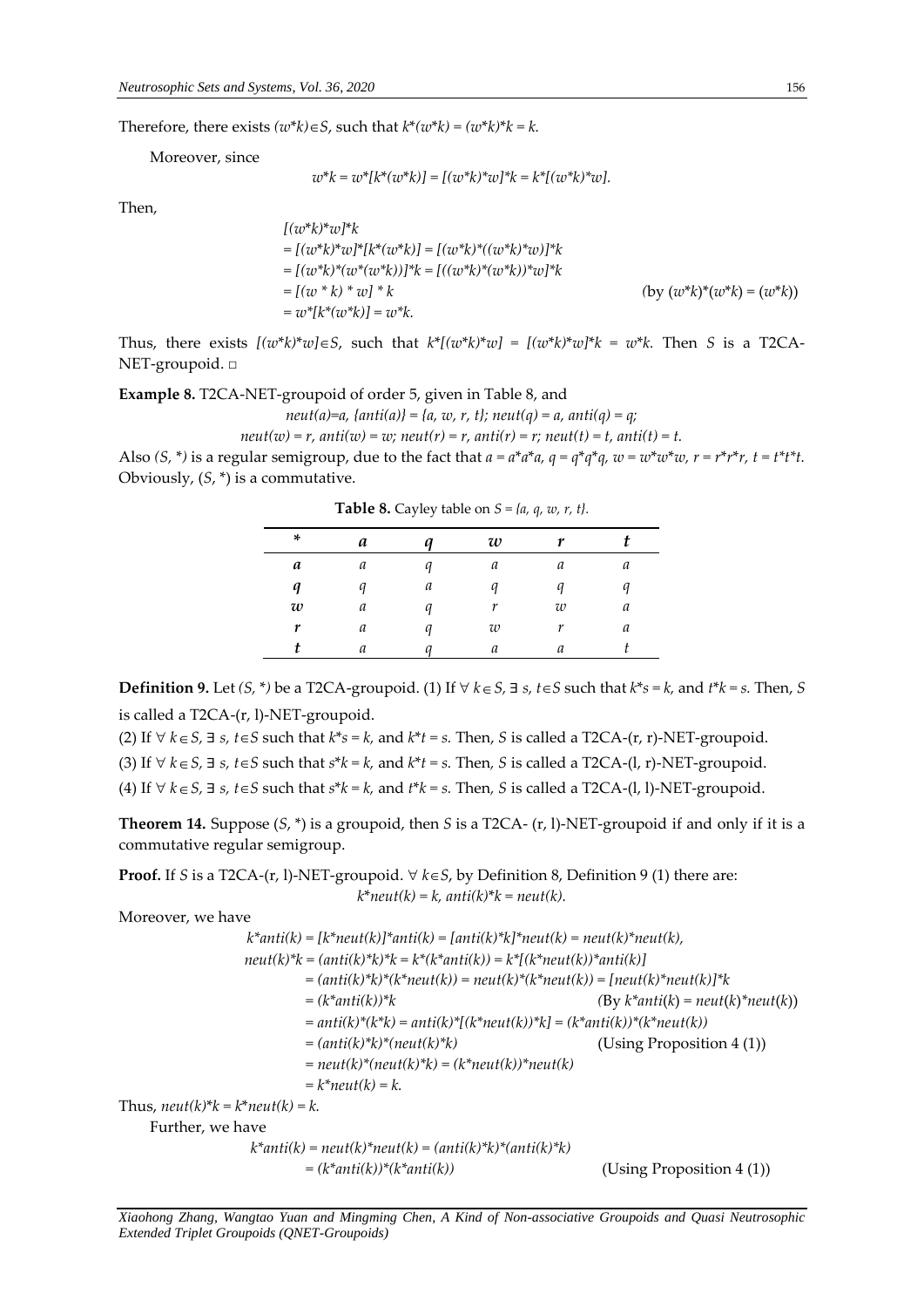*= anti(k)\*[(k\*anti(k))\*k] = anti(k)\*[anti(k)\*(k\*k)] = anti(k)\*[neut(k)\*k]* (By *anti*(*k*)*\**(*k\*k*) *= neut*(*k*)*\*k*) *= [k\*anti(k)]\*neut(k) = anti(k)\*[neut(k)\*k]*   $=$  anti(k)<sup>\*</sup> $k$  = neut(k).

Thus,  $anti(k)*k = k*anti(k) = neut(k)$ .

Therefore, we prove that *S* is a T2CA-NET-groupoid. By Theorem 13, we get that T2CA-(r, l)- NET-groupoid is equivalent to commutative regular semigroup**.** □

**Theorem 15.** Suppose (*S*, \*) is a groupoid, then *S* is a T2CA- (r, r)-NET-groupoid if and only if it is a commutative regular semigroup**.**

**Proof.** If *S* is a T2CA-(r, r)-NET-groupoid.  $\forall k \in S$ , by Definition 8, Definition 9 (2) there are:  $k^*$  *neut*( $k$ ) =  $k$ ,  $k^*$  *anti*( $k$ ) = *neut*( $k$ ).

Moreover, we have

 $neut(k)*k = [k*anti(k)]*k = anti(k)*k(k*k) = anti(k)*[k*(k*neut(k))]$ *= [(k\*neut(k))\*anti(k)]\*k = [neut(k)\*(anti(k)\*k)]\*k = (anti(k)\*k)\*(k\*neut(k)) = (anti(k)\*k)\*k = k\*(k\*anti(k))*  $=k^*$ *neut*( $k$ ) =  $k$ .

Thus,  $neut(k)*k = k*neut(k) = k$ .

Further, we have

 $anti(k)*k = anti(k)*(neut(k)*k) = anti(k)*[neut(k)*(neut(k))]$ *= anti(k)\*[(neut(k)\*neut(k))\*k] = (k\*anti(k))\*[neut(k)\*neut(k)]*   $=$  neut(k)\*[neut(k)\*neut(k)] = neut(k)\*[(k\*anti(k))\*neut(k)] *= neut(k)\*[anti(k)\*(neut(k)\*k)] = neut(k)\*[anti(k)\*k] = [k\*neut(k)]\*anti(k)*  $=k^*$ *anti*(*k*) = *neut*(*k*).

That is,  $anti(k)*k = k*anti(k) = neut(k)$ .

Therefore, we prove that *S* is a T2CA-NET-groupoid. By Theorem 13, we get that T2CA-(r, r)- NET-groupoid is equivalent to commutative regular semigroup**.** □

**Theorem 16.** Suppose (*S*, \*) is a groupoid, then S is a T2CA-(l, r)-NET-groupoid if and only if it is a commutative regular semigroup**.**

**Proof.** If *S* is a T2CA-(l, r)*-*NET-groupoid. *kS*, by Definition 8, Definition 9(3) we have  $neut(k)*k = k$ ,  $k*anti(k) = neut(k)$ .

Moreover,

Then,

 *anti(k)\*k = anti(k)\*(neut(k)\*k) = (k\*anti(k))\*neut(k) = neut(k)\*neut(k) = neut(k)\*[k\*anti(k)] = [anti(k)\*neut(k)]\*k = [anti(k)\*(k\*anti(k))]\*k = [(anti(k)\*anti(k))\*k]\*k = k\*[k\*(anti(k)\*anti(k))] = k\*[(anti(k)\*k)\*anti(k)] = [anti(k)\*k]\*[anti(k)\*k].*  $neut(k)^*neut(k) = [neut(k)^*neut(k)]*[neut(k)^*neut(k)]$ *= [anti(k)\*k]\*[neut(k)\*neut(k)]* (By *anti*(*k*)*\*k = neut*(*k*)*\*neut*(*k*)) *= k\*[(neut(k)\*neut(k))\*anti(k)] = k\*[neut(k)\*(anti(k)\*neut(k))] = [(anti(k)\*neut(k))\*k]\*neut(k) = [neut(k)\*(k\*anti(k))]\*neut(k) = [neut(k)\*neut(k)]\*neut(k). k\*neut(k) = k\*(k\*anti(k)) = [anti(k)\*k]\*k = [neut(k)\*neut(k)]\*k* (By *anti*(*k*)*\*k = neut*(*k*)*\*neut*(*k*)) *= [(neut(k)\*neut(k))\*neut(k)]\*k (*By [*neut*(*k*)*\*neut*(*k*)]*\*neut*(*k*)*=neut*(*k*)*\*neut*(*k*))  $= [neut(k)*(neut(k)*neut(k))]$ \* $k = [neut(k)*neut(k)]$ \*[k\*neut(k)] *= neut(k)\*[(k\*neut(k))\*neut(k)] = neut(k)\*[neut(k)\*(neut(k)\*k)]*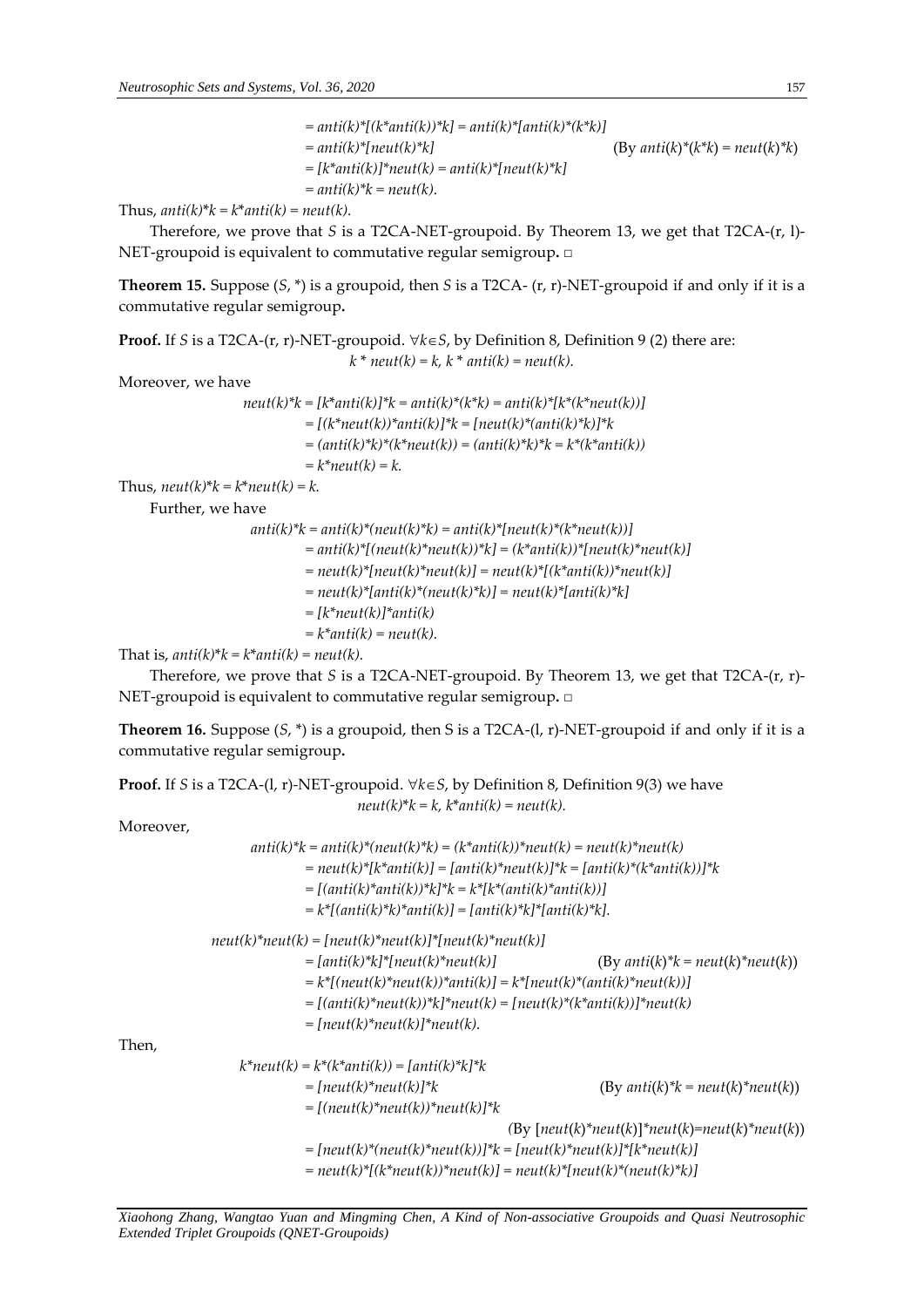$=$  *neut*(*k*)\*[ $neut(k)$ \* $k$ ] =  $neut(k)$ \* $k = k$ .

Thus,  $neut(k)*k = k*neut(k) = k$ .

Further, we have

```
[neut(k)*neut(k)]*neut(k)=neut(k)*[neut(k)*neut(k)]= neut(k)*[anti(k)*k] (By anti(k)*k = neut(k)*neut(k))
= [k*neut(k)]*anti(k)
=k^*anti(k) = neut(k).
```
Thus,  $[neut(k)*neut(k)]*neut(k) = neut(k)*neut(k) = anti(k)*k = neut(k) = k*anti(k).$ 

Therefore, we prove that *S* is a T2CA-NET-groupoid. By Theorem 13, we get that T2CA-(l, r) -NET-groupoid is equivalent to commutative regular semigroup**.** □

**Theorem 17.** Suppose (*S*, \*) is a groupoid, then S is a T2CA-(l, l)-NET-groupoid if and only if it is a commutative regular semigroup**.**

**Proof.** If *S* is a T2CA-(l, l)-NET-groupoid.  $\forall k \in S$ , by Definition 8, Definition 9 (4) we have *neut*(k)\* $k =$  $k$ , anti(k)\* $k$  = neut(k). Moreover,

| $k^*neut(k) = k^*[anti(k)^*k]$                          |
|---------------------------------------------------------|
| $=(k*k)^*$ anti $(k)=[(neut(k)^*k)^*k]^*$ anti $(k)$    |
| $=$ [(k*(k*neut(k)))]*anti(k) = [k*neut(k)]*[anti(k)*k] |
| $= [k^*neut(k)]^*neut(k) = neut(k)^*[neut(k)^*k].$      |
| $=$ neut(k)* $k = k$ .                                  |

Thus,  $k^*$ *neut*( $k$ ) = *neut*( $k$ )\* $k = k$ .

Further, we have

*k*\**anti(k) = [k\*neut(k)]\*anti(k) = neut(k)\*[anti(k)\*k] = neut(k)\*neut(k) = [anti(k)\*k]\*neut(k) = k\*[neut(k)\*anti(k)] = k\*[(anti(k)\*k)\*anti(k)] = k\*[k\*(anti(k)\*anti(k))] = [(anti(k)\*anti(k))\*k]\*k = [anti(k)\*(k\*anti(k))]\*k = [k\*anti(k)]\*[k\*anti(k)] = anti(k)\*[(k\*anti(k))\*k] = anti(k)\*[anti(k)\*(k\*k)] = [(k\*k)\*anti(k)]\*anti(k) = [k\*(anti(k)\*k)]\*anti(k) = [k\*neut(k)]\*anti(k) = [neut(k)\*k]\*anti(k) = k\*[anti(k)\*neut(k)] = k\*[anti(k)\*(anti(k)\*k)]*  $=k^{*}[(k^{*}anti(k))^{*}anti(k)]=[anti(k)^{*}k]^{*}[k^{*}anti(k)]=neut(k)^{*}(k^{*}anti(k))$ *= neut(k)\*(neut(k)\*neut(k))* (By *neut*(*k*)*\*neut*(*k*)*= k\*anti*(*k*)) *= [neut(k)\*neut(k)]\*neut(k)) = [k\*anti(k)]\*neut(k)* (By *neut*(*k*)*\*neut*(*k*)*= k\*anti*(*k*))  $=$  anti(k)\*[neut(k)\*k] = anti(k)\*k = neut(k).

Thus,  $anti(k)*k = k*anti(k) = neut(k)$ .

Therefore, we prove that *S* is a T2CA-NET-groupoid. By Theorem 13, we get that T2CA-(l, l)- NET-groupoid is equivalent to commutative regular semigroup**.** □

**Example 9.** T2CA-**(**r, l)**-**NET-groupoid of order 4, given in Table 9, and neut<sub>(r, 1)</sub>(c) = c, {anti(r, 1)(c)} = {c, v, b, n}; neut(r, 1)(v) = n, {anti(r, 1)(v)} = v; neut<sub>(r, l)</sub>(b) = b, anti(r, l)(b) = b; neut(r, l)(n) = n, anti(r, l)(n) = n.

It is easy to verify that (*S*, \*) is also a T2CA-(r, r)-NET-groupoid, T2CA-(l, r)-NET-groupoid, T2CA- (l, l)-NET-groupoid. Moreover,  $(S, * )$  is a regular semigroup, due to the fact that  $c = c * c * c$ ,  $v = v * v * v$ ,  $b = b * b * b$ ,  $n = n * n * n$ . Obviously,  $(S, *)$  is a commutative.

|   | <b>THEIR</b> 3. Cay ity table on $\sigma$ (c, c, c, ii). |                |   |                       |
|---|----------------------------------------------------------|----------------|---|-----------------------|
| * | c                                                        | $\overline{v}$ | b | n                     |
| с | C                                                        | C              | C | с                     |
| υ | C                                                        | п              | C | $\overline{\upsilon}$ |
| b | C                                                        | C              | h | с                     |
| n |                                                          | 7)             | C | п                     |

*Xiaohong Zhang, Wangtao Yuan and Mingming Chen, A Kind of Non-associative Groupoids and Quasi Neutrosophic Extended Triplet Groupoids (QNET-Groupoids)*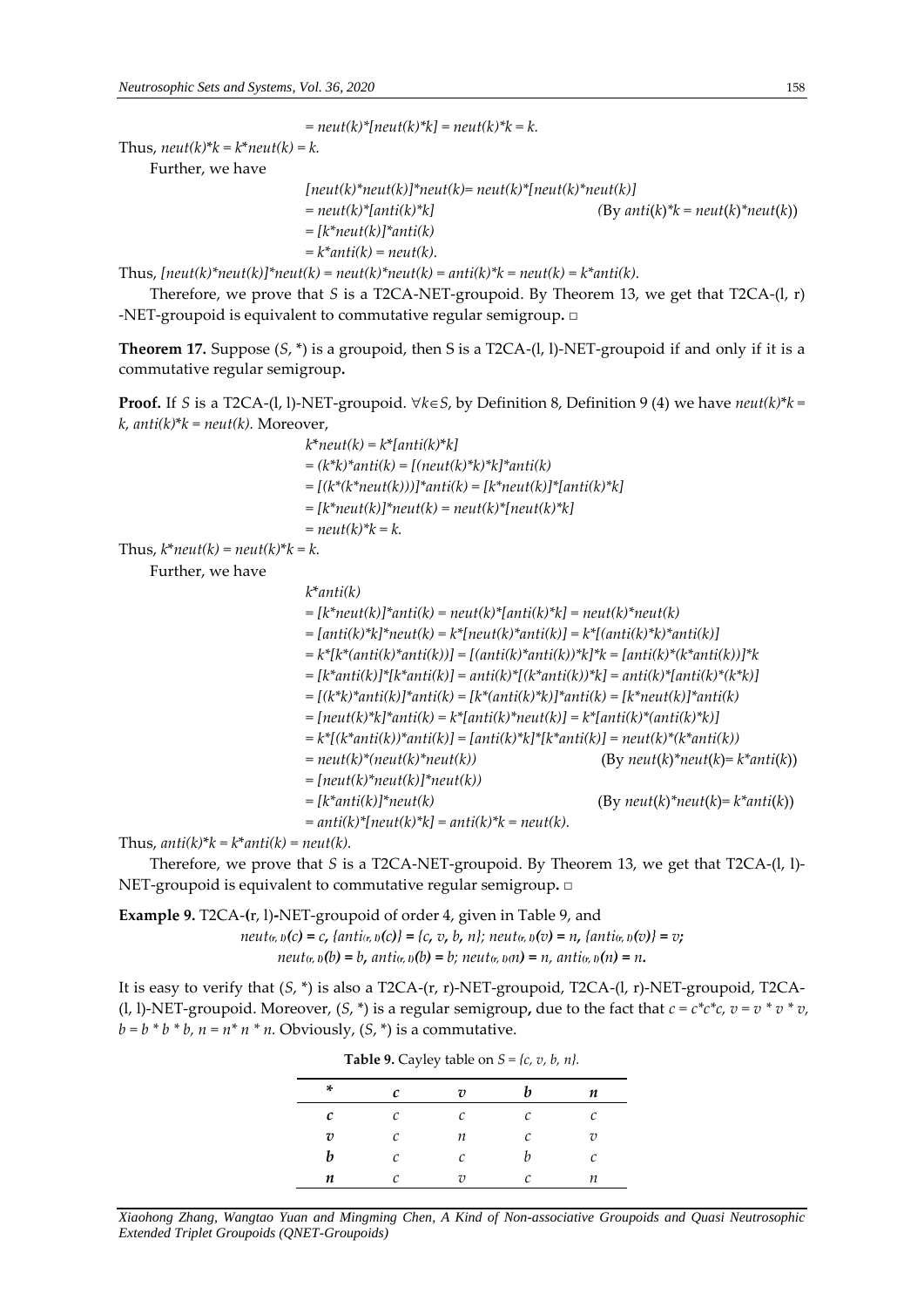## **6. Quasi Neutrosophic Extended Triplet (QNET) Groupoids and T2CA-QNET-Groupoids**

# **Definition 10.** Let  $(S, * )$  be a groupoid. If for any  $x \in S$ , there exists  $y, z \in S$  such that

 $(x^*y = x, or y^*x = x)$ , and  $(z^*x = y, or x^*z = y)$ .

then *(S,* **\****)* is called a quasi neutrosophic extended triplet groupoid (shortly, QNET-groupoid). Suppose *(S,* **\****)* is a semigroup and QNET-groupoid, then *(S,* **\****)* is called a quasi neutrosophic triplet group (shortly, QNETG). Suppose *(S,* **\****)* is a T2CA-groupoid and QNET-groupoid, then *(S,* **\****)* is called a T2CA-QNET-groupoid.

Let  $(S, * )$  be a QNET-groupoid and  $x \in S$ . We introduce the following concepts: (1) If  $\exists y, z \in S$ , s.t.  $x * y = x$  and  $x * z = y$ , then  $x$  is called an QNET-element with (r-r)- property; (2) If  $\exists y, z \in S$ , *s.t.*  $x * y = x$  and  $z * x = y$ , then  $x$  is called an QNET-element with (r-l)- property; (3) If  $\exists y, z \in S$ , *s.t.*  $y * x = x$  and  $z * x = y$ , then  $x$  is called an QNET-element with (1-1)- property; (4) If  $\exists y, z \in S$ , s.t.  $y * x = x$  and  $x * z = y$ , then  $x$  is called an QNET-element with (1-r)- property; (5) If  $\exists y, z \in S$ , s.t.  $x * y = y * x = x$  and  $z * x = y$ , then  $x$  is called an QNET-element with (lr-l)-property; (6) If  $\exists y, z \in S$ , s.t.  $x * y = y * x = x$  and  $x * z = y$ , then  $x$  is called an QNET-element with (lr-r)-property; (7) If  $\exists y, z \in S$ , s.t.  $y * x = x$  and  $x * z = z * x = y$ , then  $x$  is called an QNET-element with (1-1r)-property; (8) If  $\exists y, z \in S$ , s.t.  $x * y=x$  and  $x * z=z * x=y$ , then  $x$  is called an QNET-element with (r-lr)-property; (9) If  $\exists y, z \in S$ , s.t.  $x * y = y * x = x$  and  $x * z = z * x = y$ , then x is called an QNET-element with (lr-lr)-property.

Easy to verify: (i) if *x* is an QNET-element with (r-lr)-property, then *x* is an QNET-element with (r-r)-property and (r-l)-property; if *x* is an QNET-element with (lr-r)-property, then *x* is an QNETelement with (l-r)-property and (r-r)-property; and soon; (ii) if \* is commutative, then the above properties coincide.

**Example 10.** Denote  $S = \{1, 2, 3, 4\}$ , define the operation  $*$  on S in Table 10. Then  $(S, *)$  is QNETgroupoid, and 1 is an QNET-element with (lr-lr)-property; 2 is an QNET-element with (lr-r) property; 3 is an QNET-element with (r-r)-property; and 4 is an QNET-element with (l-lr)-property. Obviously, (*S*, \*) is not a NET-groupoid.

| $\star$        | 1 | $\mathcal{P}$ | З |   |
|----------------|---|---------------|---|---|
| 1              |   | 1             |   |   |
| $\overline{2}$ | З | 1             | 2 | З |
| 3              | З | 2             |   |   |
|                |   |               | 2 |   |

**Table 10.** The operation *\** on *S*

**Example 11.** Denote  $S = \{1, 2, 3, 4, 5\}$ , define the operation  $*$  on *S* in Table 11. Then *(S, \*)* is QNETG, and 1 is an QNET-element with (lr-lr)-property; 2 is an QNET-element with (lr-lr)-property; 3 is an QNET-element with (lr-lr)-property; 4 is an QNET-element with (lr-r)-property; and 5 is an QNET-element with (lr-r)-property. Obviously,  $(S, * )$  is not a NETG. Moreover, since  $5 * (5 * 4) = 5 \neq 1$ 1 = (4 \* 5) \* 5, (*S*, \*) is not a T2CA-groupoid.

|  | <b>Table 11.</b> The operation * on S |  |
|--|---------------------------------------|--|
|--|---------------------------------------|--|

| $\star$      | $\mathbf{1}$ | $\overline{\mathbf{2}}$ | $\mathbf{3}$     |                | 5. |
|--------------|--------------|-------------------------|------------------|----------------|----|
| $\mathbf{1}$ | $\sim$ 1     | $\overline{1}$          | $\blacksquare$ 1 | $\overline{1}$ | 1  |
| $2^{\circ}$  | $\mathbf{1}$ | $\mathcal{P}$           | $\mathbf{1}$     | 4              |    |
| 3            |              | 1                       | 3                | 1              | 5. |
| 4            |              | 4                       |                  |                |    |
| 5.           |              |                         | 5                | $\mathcal{R}$  |    |

*Xiaohong Zhang, Wangtao Yuan and Mingming Chen, A Kind of Non-associative Groupoids and Quasi Neutrosophic Extended Triplet Groupoids (QNET-Groupoids)*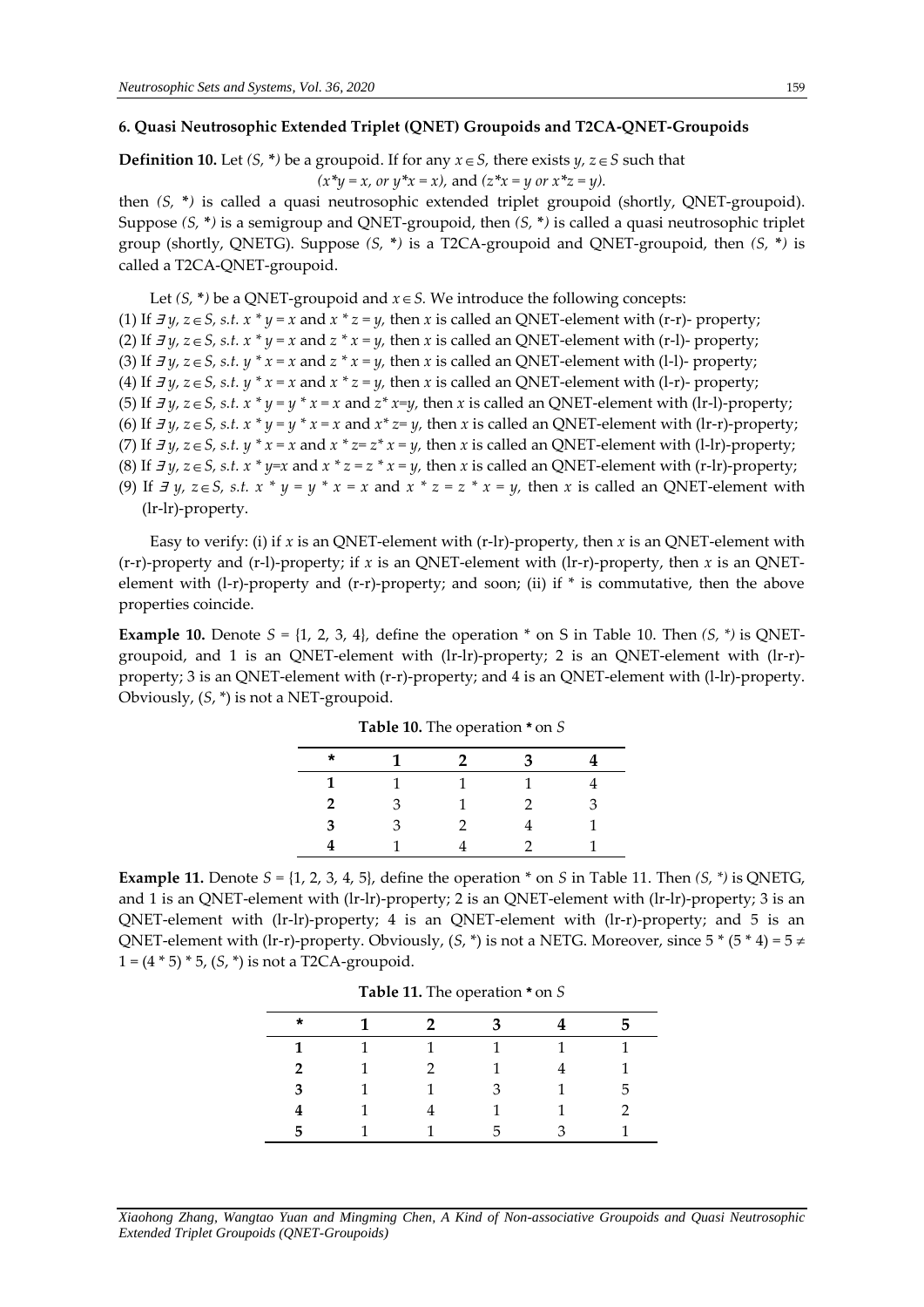**Theorem 18.** Suppose (*S*, \*) is a groupoid, then S is a T2CA-QNET-groupoid if and only if it is a T2CA-NET-groupoid.

**Proof.** Let (*S, \*)* be a T2CA-QNET-groupoid. In particular, we consider the local unit element of each element. By Definition 10, we know that for any  $a, b \in S$ , there are four cases of their local unit.

Case 1: There exists *y*,  $z \in S$ , such that  $a^*y = a$ ,  $b^*z = b$ . Then *a* is an QNET-element with (r-l, or r-r, or r-lr)-property, *b* is an QNET-element with (r-l, or r-r, or r-lr)-property. We have

$$
a^*b = (a^*y)^*b = y^*(b^*a) = y^*[b^*(a^*y)] = y^*[(y^*b)^*a]
$$
  
\n
$$
= (a^*y)^*(y^*b) = a^*(y^*b) = (b^*a)^*y = [(b^*z)^*a]^*y
$$
  
\n
$$
= [z^*(a^*b)]^*y = (a^*b)^*(y^*z)
$$
  
\n
$$
= (b^*a)^*(z^*y)
$$
  
\n
$$
= [y^*(b^*a)]^*z = [(a^*y)^*b]^*z = (a^*b)^*z = b^*(z^*a)
$$
  
\n
$$
= z^*[(z^*a)^*b] = z^*[a^*(b^*z)] = z^*(a^*b) = (b^*z)^*a
$$
  
\n
$$
= b^*a.
$$

Case 2: There exists *y*,  $z \in S$ , such that  $y^*a = a$ ,  $z^*b = b$ . Then *a* is an QNET-element with (1-1, or 1-r, or l-lr)-property, *b* is an QNET-element with (l-l, or l-r, or l-lr)-property. According to case 1, we can similarly get

$$
a^*b = (y^*a)^*(z^*b) = (a^*y)^*(b^*z) = b^*a.
$$

Case 3: There exists *y*,  $z \in S$ , such that  $y^*a = a$ ,  $b^*z = b$ . Then *a* is an QNET-element with (1-1, or 1-r, or l-lr)-property, *b* is an QNET-element with (r-l, or r-r, or r-lr)-property. We have

$$
z^{*}a = z^{*}(y^{*}a) = z^{*}[y^{*}(y^{*}a)] = [(y^{*}a)^{*}z]^{*}y
$$
  
\n
$$
= [a^{*}(z^{*}y)^{1*}y = (z^{*}y)^{*}(y^{*}a)
$$
  
\n
$$
= (z^{*}y)^{*}a;
$$
  
\n
$$
b^{*}a = b^{*}(y^{*}a) = (a^{*}b)^{*}y = [(y^{*}a)^{*}b]^{*}y = [a^{*}(b^{*}y)]^{*}y = (b^{*}y)^{*}(y^{*}a)
$$
  
\n
$$
= (b^{*}y)^{*}a = y^{*}(a^{*}b)
$$
  
\n
$$
= y^{*}[a^{*}(b^{*}y)] = [(b^{*}y)^{*}y]^{*}a = [y^{*}(y^{*}b)]^{*}a = (y^{*}b)^{*}(a^{*}y)
$$
  
\n
$$
= (b^{*}y)^{*}a
$$
  
\n
$$
= (b^{*}y)^{*}a
$$
  
\n
$$
= (b^{*}y)^{*}a
$$
  
\n
$$
= (b^{*}y)^{*}a
$$
  
\n
$$
= y^{*}(a^{*}b);
$$
  
\n
$$
a^{*}b = a^{*}(b^{*}z) = (z^{*}a)^{*}b = [(z^{*}y)^{*}a]^{*}b
$$
  
\n
$$
= y^{*}(a^{*}b);
$$
  
\n
$$
a^{*}b = a^{*}(b^{*}z) = (z^{*}a)^{*}(b^{*}y)
$$
  
\n
$$
= a^{*}[b^{*}(z^{*}y)] = a^{*}[(y^{*}b)^{*}z]
$$
  
\n
$$
= (z^{*}a)^{*}(y^{*}b) = (a^{*}z)^{*}(b^{*}y)
$$
  
\n
$$
= z^{*}(b^{*}a).
$$
  
\nMoreover,  
\n
$$
b = b^{*}z = (b^{*}z)^{*}z = z^{*}(z^{*}b) = z^{*}[z^{*}(b^{*}z)] = [(b^{*}z)^{*}z]^{*}z = [z^{*}(z^{*}b)]^{*}z
$$
  
\n
$$
= (z^{
$$

Case 4: There exists *y*,  $z \in S$ , such that  $a^*y = a$ ,  $z^*b = b$ . Then *a* is an QNET-element with (r-l, or r-r, or r-lr)-property, *b* is an QNET-element with (l-l, or l-r, or l-lr)-property. According to case 3, we can similarly get  $a^*b = (a^*y)^*(z^*b) = (y^*a)^*(b^*z) = b^*a$ .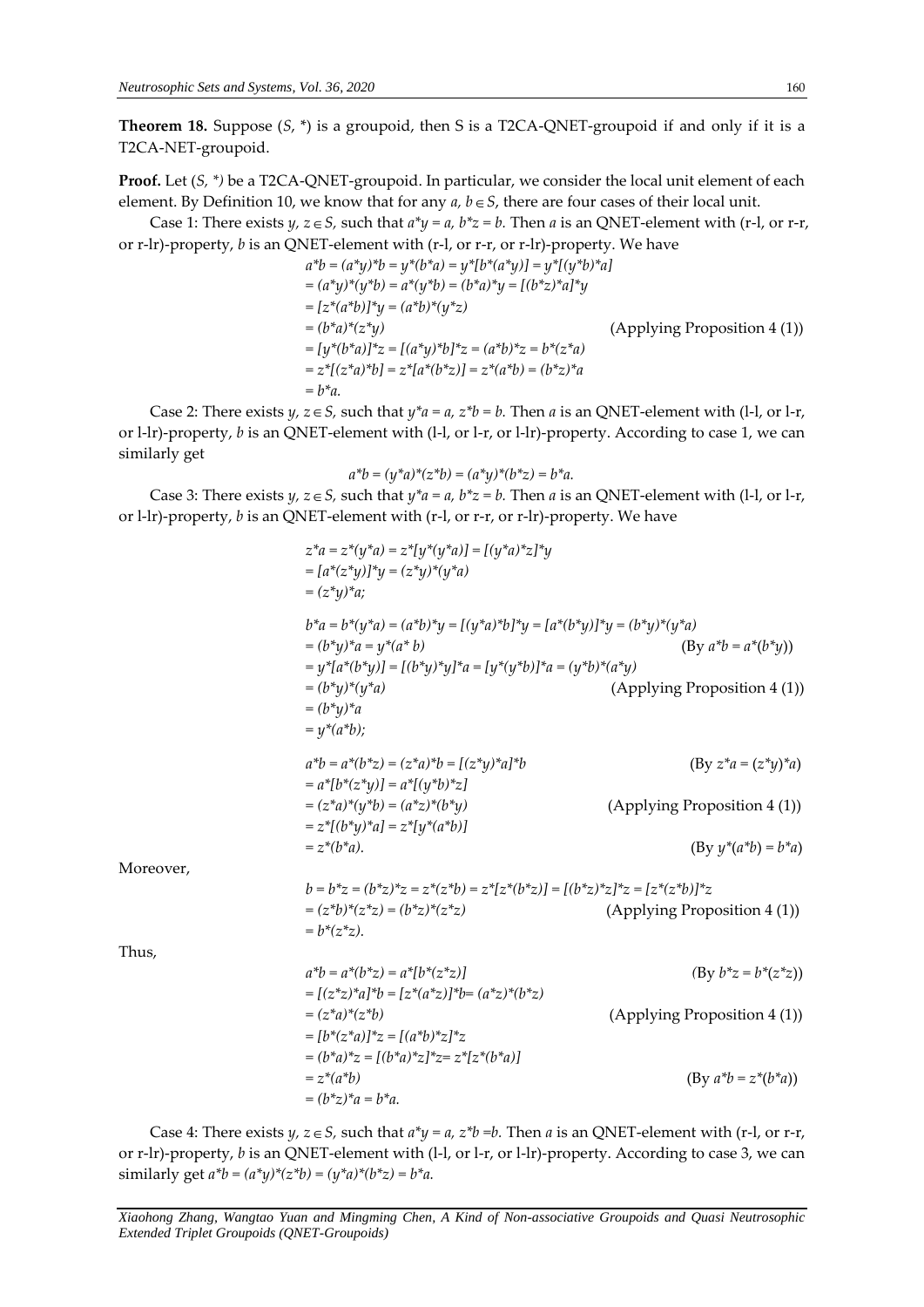From Case 1, Case2, Case 3, and Case 4, we know that *S* is a commutative T2CA-QNETgroupoid. Then, for any  $x \in S$ , there exists  $y$ ,  $z \in S$  such that  $x^*y = x$ ,  $y^*x = x$ , and  $z^*x = y$ ,  $x^*z = y$ . Therefore, we prove that *S* is a T2CA-NET-groupoid.

Conversely, it is obvious. □

**Corollary 5***.* Assume (*S*, \*) is a T2CA-QNET-groupoid, then (*S*, \*) is a QNETG.

**Proof.** Assume that *S* is a T2CA-QNET-groupoid. By Theorem 18 and 13, we get that *S* is a commutative regular semigroup. According to the Definition 10, we get that *S* is a QNETG. **□**

The inverse of Corollary 5 is not true, see Example 11.

**Corollary 6.** Let (*S*, \*) be a T2CA-groupoid. Then, the following statements are equivalent:

- *(*i) *S* is a T2CA-QNET-groupoid;
- (ii) *S* is a T2CA-NET-groupoid;
- (iii) *S* is a CA-NET-groupoid;

(iv) *S* is a commutative regular semigroup.

**Proof.** (i) Þ (ii). Suppose that *S* is a T2CA-QNET-groupoid. Applying Theorem 18, we get that *S* is a T2CA-NET-groupoid.

(ii) Þ (iii). Suppose that *S* is a T2CA-NET-groupoid. Applying Theorem 13, we get that *S* is a commutative regular semigroup. Then by Theorem 2 (1) and (6), we get *S* is a CA-NET-groupoid.

(iii)  $\overline{P}$  (iv). Suppose that *S* is a CA-NET-groupoid. Applying Theorem 2 (1) and (6), we get that *S* is a commutative regular semigroup.

(iv) Þ (i). Suppose that *S* is a commutative regular semigroup. Applying Theorem 13, we get *S* is a T2CA-NET-groupoid. Then by Theorem 18, *S* is a T2CA-QNET-groupoid. □

#### **7. Conclusions**

In the paper, we introduced the new concepts of T2CA-groupoid, T2CA-NET-groupoid, and QNET-groupoid for the first time. We precisely discussed some fundamental characteristics of T2CA-groupoids and T2CA-NET-groupoids, then a decomposition theorem of T2CA-NETgroupoid is proved (see Theorem 8), and the relationship between T2CA-NET-groupoids and commutative regular semigroups is strictly proved. Furthermore, we investigated relationships among T2CA-QNET-groupoid, T2CA-NET-groupoid, CA-NET-groupoid and commutative regular semigroup**.** The results show that T2CA-groupoids, as a non-associative algebraic structure, are typically representative and closely related to a variety of algebraic structures.

For future research directions, we will discuss the integration of the related topics (such as algebraic systems related fuzzy logics and non-associative groupoids, see [29-34]).

**Acknowledgments:** The research was supported by National Natural Science Foundation of China (No. 61976130).

#### **References**

- 1. A Dickson, L.E. Book Review: Éléments de la Théorie des Groupes Abstraits. *Bull. Amer. Math. Soc.* **1904**, 11, 159–162.
- 2. Clifford, A.H.; Preston, G.B. *The Algebraic Theory of Semigroups*; American Mathematical Society: Providence, RI, USA, **1961**.
- 3. Giraldes, E.; Howie, J.M. Semigroups of high rank. *Proceedings of the Edinburgh Mathematical Society*, **1985**, 28, 13–34.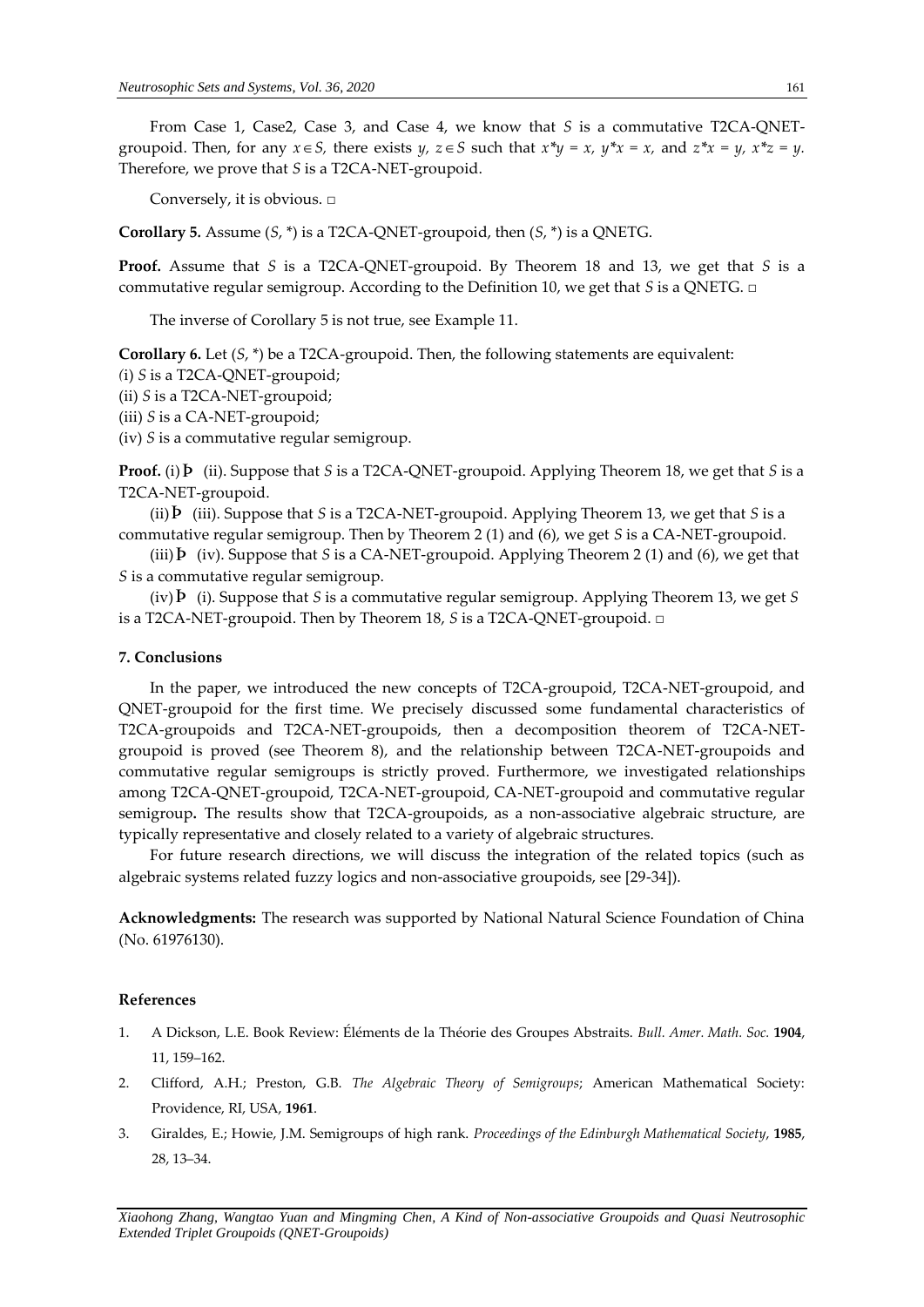- 4. Holgate, P. Groupoids satisfying a simple invertive law. *Math. Stud*. **1992**, 61, 101–106.
- 5. Howie, J.M. *Fundamentals of Semigroup Theory*; Oxford University Press: Oxford, UK. **1995**.
- 6. Bruck R H. *A Survey of Binary Systems*; Springer: Berlin, **1971**.
- 7. Pushkashu, Dumitru I. Para-associative groupoids. *Quasigroups Related Systems*, **2010**, 18, 187–194.
- 8. Maksa, Gy. CM solutions of some functional equations of associative type. *Ann. Univ. Sci. Budapest. Sect. Comput.* **2004**, 24, 125–132.
- 9. Schölzel, K.; Tomaschek, J. Power series solutions of Tarski's associativity law and of the cyclic associativity law. *Aequat. Math*. **2016**, 90, 411–425.
- 10. Sabinin, L.; Sbitneva, L.; Shestakov, I. *Non-associative Algebra and its Applications*, CRC Press, **2006**.
- 11. Lazendic, S.; Pizurica, A.; De Bie, H. Hypercomplex algebras for dictionary learning. Early Proceedings of the AGACSE 2018 Conference. Campinas, Brazil: Unicamp/IMECC, **2018**, 12, 57-64.
- 12. Hirsch, R.; Jackson, M.; Kowalski, T. Algebraic foundations for qualitative calculi and networks. *Theoret. Comput. Sci.* **2019**, 768, 99-116.
- 13. Sholander, M. Medians, Lattices, and Trees. *Proceedings of the American Mathematical Society*, **1954**, 5, 808-812.
- 14. Byrne, L. Two brief formulations of Boolean algebra. *Bull. Amer. Math. Soc*. 1946, 52, 269-272.
- 15. Kleinfeld, M. Rings with x(yz)=y(zx). *Commutative Algebra*, **1995**, 23, 5085-5093.
- 16. Behn, A.; Correa, I.; Hentzel, I.R. Semiprimality and Nilpotency of Nonassociative Rings Satisfying x(yz)=y(zx). *Communications in Algebra*, **2014**, 36, 132-141.
- 17. Iqbal, M.; Ahmad, I.; Shah, M.; Ali, M.I. On cyclic associative Abel-Grassman groupoids. *British J. Math. Computer Sci.* **2016**, 12, 1-16.
- 18. Iqbal, M.; Ahmad, I. On further study of CA-AG-groupoids, *Proc. Pakistan Acad. Sci.: A. Physical and Computational Sciences*, **2016**, 53, 325–337.
- 19. Zhang, X.H.; Yuan, W.T.; Chen, M.M.; F, Smarandache. A Kind of Variation Symmetry: Tarski Associative Groupoids (TA-Groupoids) and Tarski Associative Neutrosophic Extended Triplet Groupoids (TA-NET-Groupoids). *Symmetry*, **2020**, 12, 714.
- 20. Hosszü, M. Some functional equations related with the associative law. *Publ. Math. Debrecen*. **1954**, 3, 205–214.
- 21. Smarandache, F. *Neutrosophic Perspectives: Triplets, Duplets, Multisets, Hybrid Operators, Modal Logic, Hedge Algebras and Applications*; Pons Publishing House: Brussels, Belgium. 2017.
- 22. Smarandache, F.; Ali, M. Neutrosophic triplet group, *Neural Comput. Appl*. **2018**, 29, 595–601.
- 23. Zhang, X.H.; Hu, Q.Q.; Smarandache, F.; An, X.G. On neutrosophic triplet groups: basic properties, NT-subgroups, and some notes. *Symmetry*, **2018**, 10, 289.
- 24. Wu, X.Y.; Zhang, X.H. The decomposition theorems of AG-neutrosophic extended triplet loops and strong AG-(l, l)-loops. *Mathematics*, **2019**, 7, 268.
- 25. Ma, Y.C.; Zhang, X.H.; Yang, X.F.; Zhou, X. Generalized neutrosophic extended triplet group. *Symmetry*, **2019**, 11, 327.
- 26. Kazim, M.A.; Naseeruddin, M. On almost semigroups. *Alig. Bull. Math.* **1972**, 2, 1–7.
- 27. Smarandache, F.; Ali, M. Neutrosophic triplet group, *Neural Comput. Appl*. **2018**, 29, 595–601.
- 28. Yuan, W.T.; Zhang, X.H. Regular CA-groupoids and cyclic associative neutrosophic extended triplet groupoids (CA-NET-groupoids) with green relations. *Mathematics*, **2020**, 8, 204.
- 29. Zhang, X.H.; Borzooei, R.A.; Jun, Y.B. Q-filters of quantum B-algebras and basic implication algebras.